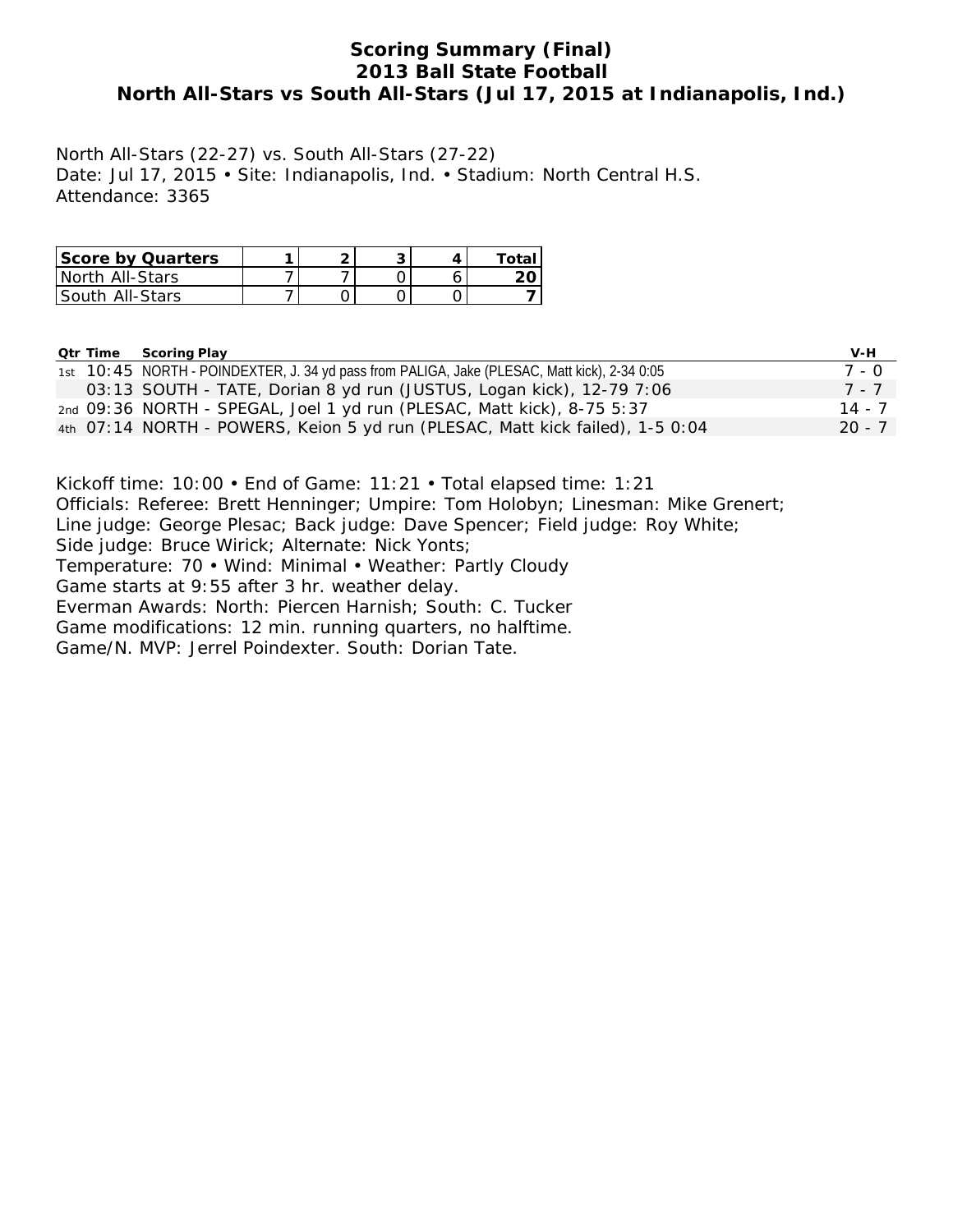# **Team Statistics (Final) 2013 Ball State Football North All-Stars vs South All-Stars (Jul 17, 2015 at Indianapolis, Ind.)**

|                                | <b>NORTH</b>   | <b>SOUTH</b>   |
|--------------------------------|----------------|----------------|
| <b>FIRST DOWNS</b>             | 12             | 8              |
| Rushing                        | $\overline{4}$ | 3              |
| Passing                        | 5              | 3              |
| Penalty                        | 3              | $\overline{2}$ |
| <b>NET YARDS RUSHING</b>       | 98             | 34             |
| <b>Rushing Attempts</b>        | 22             | 26             |
| Average Per Rush               | 4.5            | 1.3            |
| Rushing Touchdowns             | $\overline{2}$ | $\mathbf{1}$   |
| Yards Gained Rushing           | 104            | 70             |
| Yards Lost Rushing             | 6              | 36             |
| <b>NET YARDS PASSING</b>       | 107            | 73             |
| Completions-Attempts-Int       | $6 - 14 - 1$   | $6 - 12 - 1$   |
| Average Per Attempt            | 7.6            | 6.1            |
| Average Per Completion         | 17.8           | 12.2           |
| Passing Touchdowns             | 1              | 0              |
| <b>TOTAL OFFENSE YARDS</b>     | 205            | 107            |
| Total offense plays            | 36             | 38             |
| Average Gain Per Play          | 5.7            | 2.8            |
| Fumbles: Number-Lost           | $0 - 0$        | $1 - 1$        |
| Penalties: Number-Yards        | $2 - 27$       | $5 - 60$       |
| <b>PUNTS-YARDS</b>             | $1 - 33$       | $3 - 127$      |
| Average Yards Per Punt         | 33.0           | 42.3           |
| Net Yards Per Punt             | 33.0           | 30.7           |
| Inside 20                      | 1              | 1              |
|                                |                | 1              |
| 50+ Yards                      | 0              |                |
| Touchbacks                     | 0              | 0              |
| Fair catch                     | 0              | 0              |
| KICKOFFS-YARDS                 | 4-232          | $2 - 137$      |
| Average Yards Per Kickoff      | 58.0           | 68.5           |
| Net Yards Per Kickoff          | 36.0           | 43.5           |
| Touchbacks                     | 3              | 2              |
| Punt returns: Number-Yards-TD  | $2 - 35 - 0$   | $0 - 0 - 0$    |
| Average Per Return             | 17.5           | 0.0            |
| Kickoff returns: Number-Yds-TD | $0 - 0 - 0$    | $1 - 13 - 0$   |
| Average Per Return             | 0.0            | 13.0           |
| Interceptions: Number-Yds-TD   | $1 - 0 - 0$    | $1 - 22 - 0$   |
| Fumble Returns: Number-Yds-TD  | $0 - 0 - 0$    | $0 - 0 - 0$    |
| Miscellaneous Yards            | O              | 0              |
| Possession Time                | 21:47          | 26:13          |
| 1st Quarter                    | 3:18           | 8:42           |
| 2nd Quarter                    | 3:16           | 8:44           |
| 3rd Quarter                    | 9:42           | 2:18           |
| 4th Quarter                    | 5:31           | 6:29           |
| <b>Third-Down Conversions</b>  | 3 of 6         | $1$ of $8$     |
| Fourth-Down Conversions        | $0$ of $2$     | 3 of 3         |
| Red-Zone Scores-Chances        | $2 - 3$        | $1 - 1$        |
| Touchdowns                     | $2 - 3$        | $1 - 1$        |
| Field goals                    | $0 - 3$        | $0 - 1$        |
| Sacks By: Number-Yards         | $1 - 8$        | $0-0$          |
| <b>PAT Kicks</b>               | $2 - 3$        | $1 - 1$        |
| <b>Field Goals</b>             | $0-0$          | 0-0            |
| Points off turnovers           | 7              | 0              |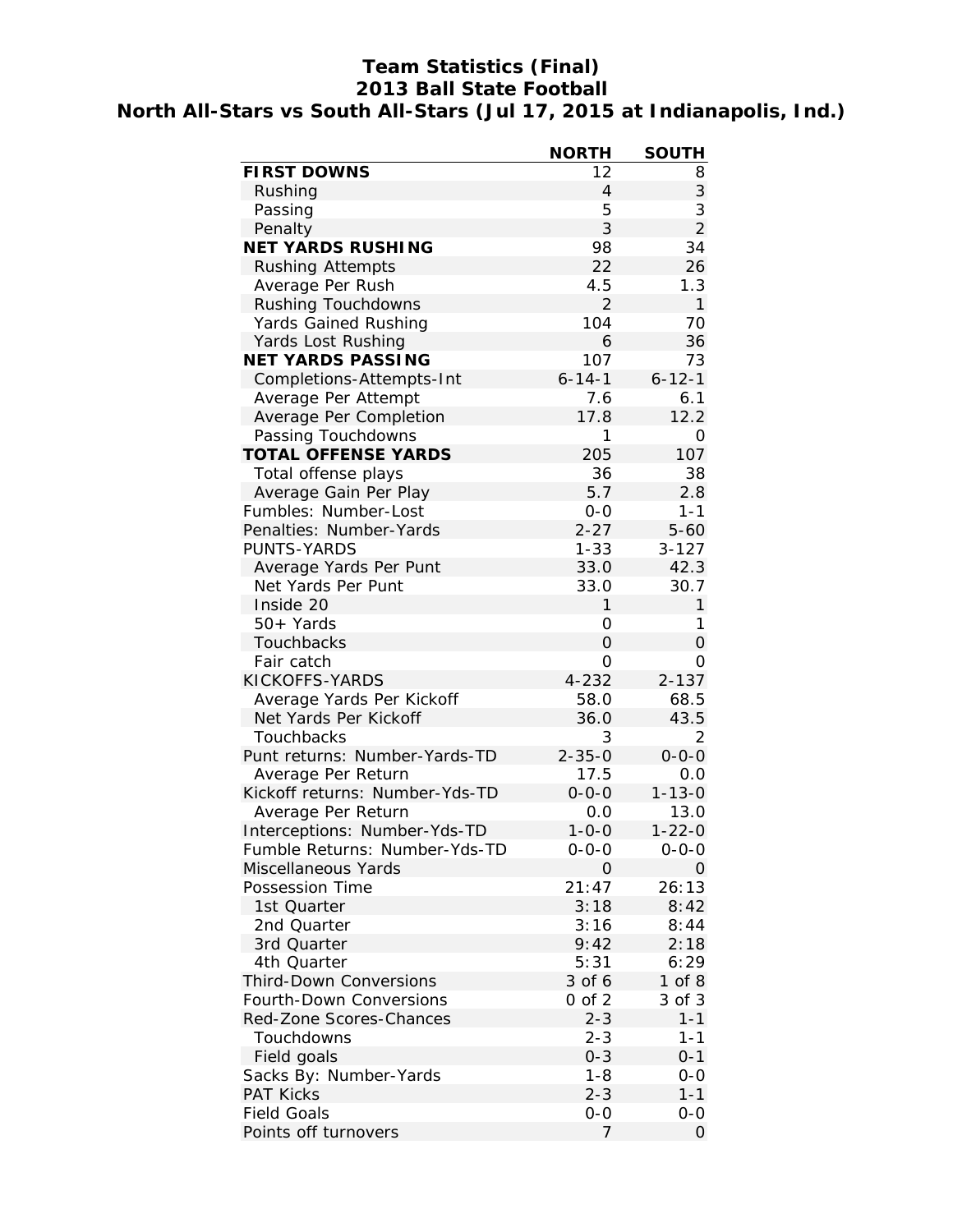# **Individual Statistics (Final) 2013 Ball State Football North All-Stars vs South All-Stars (Jul 17, 2015 at Indianapolis, Ind.)**

# **North All-Stars South All-Stars**

| <b>Rushing</b>     | No. Gain Loss Net TD     |                            |                    |                 | Lg Avg                   |                     | Rushing         |                | No. Gain Loss Net TD |                |                 |                  | Lg Avg       |                |
|--------------------|--------------------------|----------------------------|--------------------|-----------------|--------------------------|---------------------|-----------------|----------------|----------------------|----------------|-----------------|------------------|--------------|----------------|
| POWERS, Keion      | 7                        | 44<br>1                    | 43                 | 1               | 22                       | 6.1                 | STANCOMBE, B.   | $\overline{7}$ | 18                   | 1              | 17              | 0                | 5            | 2.4            |
| FOX, Parker        | 2                        | 24<br>$\mathbf 0$          | 24                 | $\mathbf 0$     | 18 12.0                  |                     | HIGGINS, Malik  | $\overline{4}$ | 18                   | 3              | 15              | $\Omega$         | 9            | 3.8            |
| ELMING, Blake      | 6                        | 16<br>4                    | 12                 | $\mathbf{O}$    | $\overline{7}$           | 2.0                 | TATE, Dorian    | 11             | 29                   | 14             | 15              | $\mathbf{1}$     | 10           | 1.4            |
| SPEGAL, Joel       | 6                        | 12<br>1                    | 11                 | 1               | 6                        | 1.8                 | JANNEY, Tyler   | 4              | 5                    | 18             | $-13$           | 0                | 5            | $-3.2$         |
| MERSCH, Justin     | 1                        | 8<br>0                     | 8                  | 0               | 8                        | 8.0                 | Totals          | 26             | 70                   | 36             | 34              | 1                | 10           |                |
| Totals             | 22<br>104                | $\overline{6}$             | 98                 | $\overline{2}$  | $\overline{22}$          | 4.5                 |                 |                |                      |                |                 |                  |              |                |
| Passing            | $C - A - I$              |                            | Yds TD Long Sack   |                 |                          |                     | Passing         |                | $C-A-I$              |                |                 | Yds TD Long Sack |              |                |
| PALIGA, Jake       | $5 - 13 - 1$             |                            | 92<br>$\mathbf{1}$ |                 | 34                       | 0                   | STANCOMBE, B.   |                | $5 - 8 - 1$          | 64             | $\mathbf 0$     | 26               |              | 0              |
| ELDRIDGE, J.       | $1 - 1 - 0$              |                            | 15<br>$\mathbf 0$  |                 | 15                       | $\mathsf{O}\xspace$ | JANNEY, Tyler   |                | $1 - 4 - 0$          | 9              | $\mathbf 0$     | 9                |              | 1              |
| <b>Totals</b>      | $6 - 14 - 1$             | 107                        | $\mathbf{1}$       |                 | 34                       | $\Omega$            | Totals          |                | $6 - 12 - 1$         | 73             | $\Omega$        | 26               |              | $\mathbf{1}$   |
| Receiving          | No. Yards                |                            | TD                 | Long            |                          |                     | Receiving       |                | No. Yards            | <b>TD</b>      |                 | Long             |              |                |
| POINDEXTER, J.     | $\overline{2}$           | 48                         | 1                  | 34              |                          |                     | MEDARIS, Rashad | 3              | 24                   |                | $\mathbf 0$     | 9                |              |                |
| KRAL, Morgan       | $\overline{2}$           | 44                         | 0                  | 29              |                          |                     | GRABLE, Noah    | 2              | 42                   |                | 0               | 26               |              |                |
| DICKEY, Jarrett    | $\overline{2}$           | 15                         | 0                  | 17              |                          |                     | MOURNING, J.    | 1              |                      | $\overline{7}$ | 0               | 7                |              |                |
| Totals             | 6                        | 107                        | $\mathbf{1}$       | $\overline{34}$ |                          |                     | <b>Totals</b>   | 6              | $\overline{73}$      |                | $\overline{O}$  | $\overline{26}$  |              |                |
| Punting            | No.                      | Yds                        | Avg Long In20      |                 |                          | TB                  | Punting         | No.            | Yds                  |                |                 | Avg Long In20    |              | TB             |
| BOWLING, Leland    | 1                        | 33.0<br>33                 |                    | 33              | 1                        | $\mathsf O$         | BROCKELMAN, J.  | 3              | 127                  | 42.3           |                 | 55               | 1            | $\mathbf 0$    |
| Totals             | 1                        | 33<br>33.0                 |                    | 33              | 1                        | $\Omega$            | Totals          | 3              | 127                  | 42.3           |                 | 55               | 1            | $\overline{0}$ |
|                    | Punt                     |                            | <b>Kickoff</b>     |                 | Intercept                |                     |                 |                | Punt                 |                | <b>Kickoff</b>  |                  | Intercept    |                |
| <b>Returns</b>     | No Yds                   | Lg No Yds                  |                    |                 | Lg No Yds                | Lg                  | <b>Returns</b>  | No Yds         |                      | Lg No Yds      |                 | Lg No Yds        |              | Lg             |
| HOFFER, Adam       | $\mathbf{1}$<br>$\Omega$ | $\Omega$<br>$\overline{O}$ | $\Omega$           | $\circ$         | $\Omega$<br>$\mathbf 0$  | $\mathbf 0$         | TUCKER, Cardell | $\Omega$       | 0<br>$\Omega$        | $\mathbf{1}$   | 13              | 13<br>$\Omega$   | $\Omega$     | $\mathsf{O}$   |
| POINDEXTER, J.     | 35<br>1                  | 35<br>$\Omega$             | $\mathbf 0$        | 0               | $\mathbf 0$<br>$\Omega$  | $\mathbf 0$         | LLOYD, Josh     | 0              | 0<br>$\Omega$        | 0              | 0               | 0 <br>1          | 22           | 22             |
| KIGER, Ab          | 0<br>$\mathbf 0$         | $\mathbf 0$<br>$\mathbf 0$ | 0                  | $\overline{O}$  | $\mathbf 0$              | $\mathsf O$         | Totals          | $\overline{0}$ | 하<br>$\overline{0}$  | $\mathbf{1}$   | $\overline{13}$ | 13 <br>1         | 22           | 22             |
| Totals             | $\overline{2}$<br>35     | 35<br>$\mathbf 0$          | $\mathbf{O}$       | $\overline{0}$  | $\mathbf{1}$<br>$\Omega$ | $\Omega$            |                 |                |                      |                |                 |                  |              |                |
| <b>Field goals</b> | <b>Time</b><br>Qtr       | <b>Dist</b>                |                    |                 | <b>Result</b>            |                     | Field goals     | Qtr            | <b>Time</b>          | <b>Dist</b>    |                 | <b>Result</b>    |              |                |
| <b>Kickoffs</b>    | No. Yards                |                            | Avg                | ΤВ              | OВ                       |                     | <b>Kickoffs</b> |                | No. Yards            |                | Avg             | ТВ               | <b>OB</b>    |                |
| PLESAC, Matt       | 4                        | 232                        | 58.0               | 3               | $\Omega$                 |                     | JUSTUS, Logan   | $\overline{2}$ | 137                  |                | 68.5            | $\mathfrak{D}$   | $\Omega$     |                |
| All-purpose        | Run                      | <b>Rcv</b><br>KR           | <b>PR</b>          |                 | IR.                      | <b>Total</b>        | All-purpose     | Run            | <b>Rcv</b>           | KR             | <b>PR</b>       | IR.              | <b>Total</b> |                |
| POINDEXTER, J.     | $\mathbf 0$              | 48<br>$\mathbf 0$          | 35                 |                 | $\mathbf 0$              | 83                  | GRABLE, Noah    | $\mathbf 0$    | 42                   | 0              | $\Omega$        | $\mathbf 0$      |              | 42             |
| KRAL, Morgan       | 0                        | 44<br>$\mathbf 0$          | $\mathbf 0$        |                 | 0                        | 44                  | MEDARIS, Rashad | 0              | 24                   | $\mathbf 0$    | $\Omega$        | $\mathbf 0$      |              | 24             |
| POWERS, Keion      | 43                       | $\mathbf 0$<br>$\mathbf 0$ | $\mathbf 0$        |                 | $\Omega$                 | 43                  | LLOYD, Josh     | $\mathbf 0$    | $\mathbf 0$          | $\Omega$       | $\mathbf 0$     | 22               |              | 22             |

FUMBLES: North All-Stars-None. South All-Stars-HIGGINS, Malik 1-1.

FOX, Parker 24 0 0 0 0 24

STANCOMBE, B. 17 0 0 0 0 17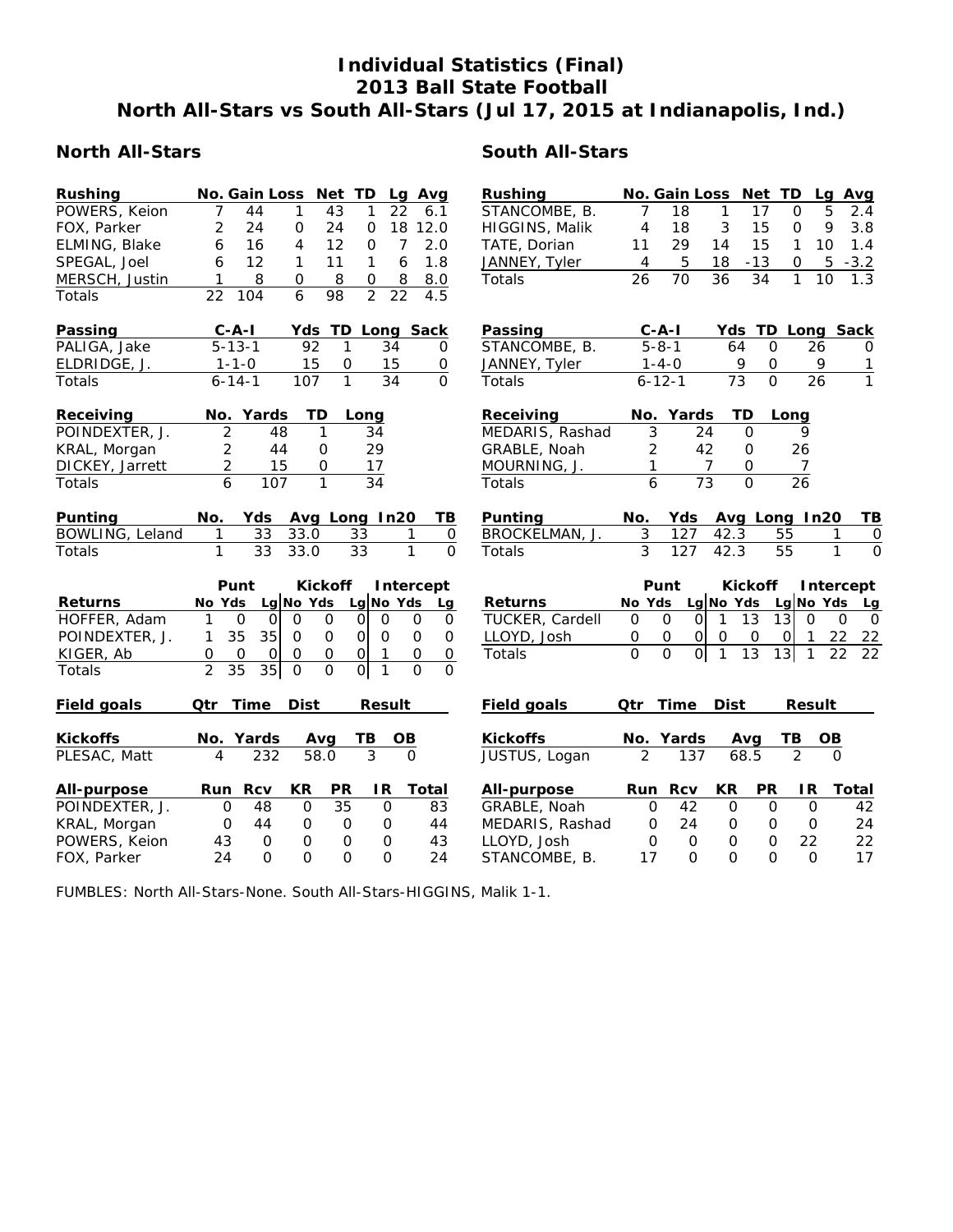# **Defensive Statistics (Final) 2013 Ball State Football North All-Stars vs South All-Stars (Jul 17, 2015 at Indianapolis, Ind.)**

| #            | <b>North All-Stars</b> | <b>Solo</b>    |                               |                      | <b>Ast Total Sacks-Yds</b> | <b>TFL-Yds</b> |                          | FF FR-Yds      | Int-Yds BrUp Blks QBH    |                          |                |                          |
|--------------|------------------------|----------------|-------------------------------|----------------------|----------------------------|----------------|--------------------------|----------------|--------------------------|--------------------------|----------------|--------------------------|
|              | 95 SCHMATZ, Jacob      | 2              | 2                             | 4                    | $1.0 - 8$                  | $2.0 - 9$      |                          |                |                          |                          |                |                          |
|              | 37 BOARDMAN, Noah      | $\overline{2}$ | $\mathbf{1}$                  | 3                    |                            | $1.0 - 2$      |                          |                |                          |                          |                |                          |
|              | 51 PIERIE, Dillon      | 1              | $\overline{2}$                | 3                    |                            |                |                          |                |                          |                          |                |                          |
|              | 99 FLEMING, Austin     | 1              | $\overline{2}$                | 3                    |                            | $1.0 - 3$      |                          |                |                          |                          |                |                          |
|              | 97 NEWSOM, Izayah      | 1              | $\overline{2}$                | $\mathfrak{Z}$       |                            |                |                          |                |                          |                          |                |                          |
|              | 35 HOFFER, Adam        | $\overline{2}$ | $\overline{O}$                | $\overline{2}$       |                            | $1.0 - 8$      |                          |                |                          |                          |                |                          |
|              | 13 HARNISH, P.         | $\overline{2}$ | $\Omega$                      | $\overline{2}$       |                            | $1.0 - 3$      |                          |                |                          |                          |                |                          |
|              | 43 TREBER, Kyle        | $\mathbf{1}$   | $\mathbf{1}$                  | $\overline{2}$       |                            |                |                          |                |                          |                          |                |                          |
|              | 41 WILLIAMS, J.        | 1              | 1                             | $\overline{2}$       |                            | $0.5 - 1$      |                          |                |                          |                          |                |                          |
|              | 55 SWARTZ, Matt        | 0              | $\overline{2}$                | $\overline{2}$       |                            |                |                          |                |                          |                          |                |                          |
|              | 91 MORROW, Myles       | O              | $\overline{2}$                | $\overline{2}$       |                            | $0.5 - 0$      |                          |                |                          |                          |                |                          |
|              | 31 BOBOS, Zach         | 1              | $\Omega$                      | 1                    |                            |                |                          |                |                          |                          |                |                          |
|              | 53 BUSH, Jarin         | 1              | $\Omega$                      | 1                    |                            |                |                          |                |                          |                          |                |                          |
|              | 45 RIDENOUR, Cam       | 0              | $\mathbf{1}$                  | 1                    |                            |                |                          |                | $\overline{\phantom{a}}$ |                          |                | $\overline{\phantom{a}}$ |
|              | 15 KIGER, Ab           | $\Omega$       | $\Omega$                      | $\mathbf 0$          |                            |                |                          | $\overline{a}$ | $1 - 0$                  |                          |                |                          |
| $\mathsf{T}$ | <b>TEAM</b>            | 0              | $\Omega$                      | $\mathbf 0$          |                            |                | $\overline{\phantom{a}}$ | $1 - 0$        | $-$                      | $\overline{\phantom{a}}$ |                | $\overline{\phantom{a}}$ |
|              | Totals                 | 15             | 16                            | $\overline{31}$      | $1.0 - 8$                  | $7.0 - 26$     | $\Omega$                 | $1 - 0$        | $1 - 0$                  | $\Omega$                 | $\Omega$       | $\Omega$                 |
|              |                        |                |                               |                      |                            |                |                          |                |                          |                          |                |                          |
|              |                        |                |                               |                      |                            |                |                          |                |                          |                          |                |                          |
|              | # South All-Stars      | <b>Solo</b>    |                               |                      | <b>Ast Total Sacks-Yds</b> | <b>TFL-Yds</b> |                          | FF FR-Yds      | Int-Yds BrUp Blks QBH    |                          |                |                          |
|              | 30 BRYANT, Donelle     | 3              | $\Omega$                      | 3                    |                            |                |                          |                |                          |                          |                |                          |
|              | 38 AUSTIN, Aaron       | $\overline{2}$ | $\mathbf 0$                   | $\overline{2}$       |                            | $1.0 - 4$      |                          |                |                          |                          |                |                          |
|              | 6 HARDEN, Jailyn       | 1              | 1                             | $\overline{2}$       |                            |                |                          |                |                          |                          |                |                          |
|              | 96 RauSHAWN, Brent     | $\mathbf{1}$   | 1                             | $\overline{2}$       |                            | $1.0 - 1$      |                          |                |                          |                          |                |                          |
|              | 58 SPRECHER, Nick      | 1              | 1                             | $\overline{2}$       |                            | $0.5 - 0$      |                          |                |                          |                          |                |                          |
|              | 36 SEARS, Keith        | 1              | $\mathbf{1}$                  | $\overline{2}$       |                            |                |                          |                |                          |                          |                |                          |
|              | 94 OSBORNE, Austin     | $\Omega$       | 2                             | $\overline{2}$       |                            | $0.5 - 1$      |                          |                |                          |                          |                |                          |
|              | 34 RATTI, Nick         | 1              | $\Omega$                      | $\mathbf{1}$         |                            |                |                          |                |                          |                          |                |                          |
|              | 32 MARSHALL, James     | 1              | $\Omega$                      | 1                    |                            | $1.0 - 2$      |                          |                |                          | $\overline{a}$           |                |                          |
|              | 24 LAKSTINS, Gabe      | 1              | $\Omega$                      | 1                    |                            |                |                          |                |                          | 1                        |                |                          |
|              | 28 WILMER, Cole        | 1              | $\Omega$                      | 1                    | $\sim$                     |                |                          |                | ٠                        |                          |                |                          |
|              | 14 MOURNING, J.        | $\mathbf{1}$   | $\Omega$                      | $\mathbf{1}$         |                            |                |                          |                |                          |                          |                |                          |
|              | 56 RICE, Lucas         | $\Omega$       | 1                             | 1                    | ÷                          |                |                          |                | $\overline{\phantom{0}}$ |                          |                |                          |
|              | 48 DANIEL, Eli         | $\Omega$       | $\mathbf{1}$                  | $\mathbf{1}$         |                            |                |                          |                |                          |                          |                |                          |
|              | 20 LLOYD, Josh         | O              | $\mathbf 0$<br>$\overline{8}$ | 0<br>$\overline{22}$ | $0.0 - 0$                  | $4.0 - 8$      | $\overline{0}$           | $0-0$          | $1 - 22$<br>$1 - 22$     |                          | $\overline{0}$ | $\overline{0}$           |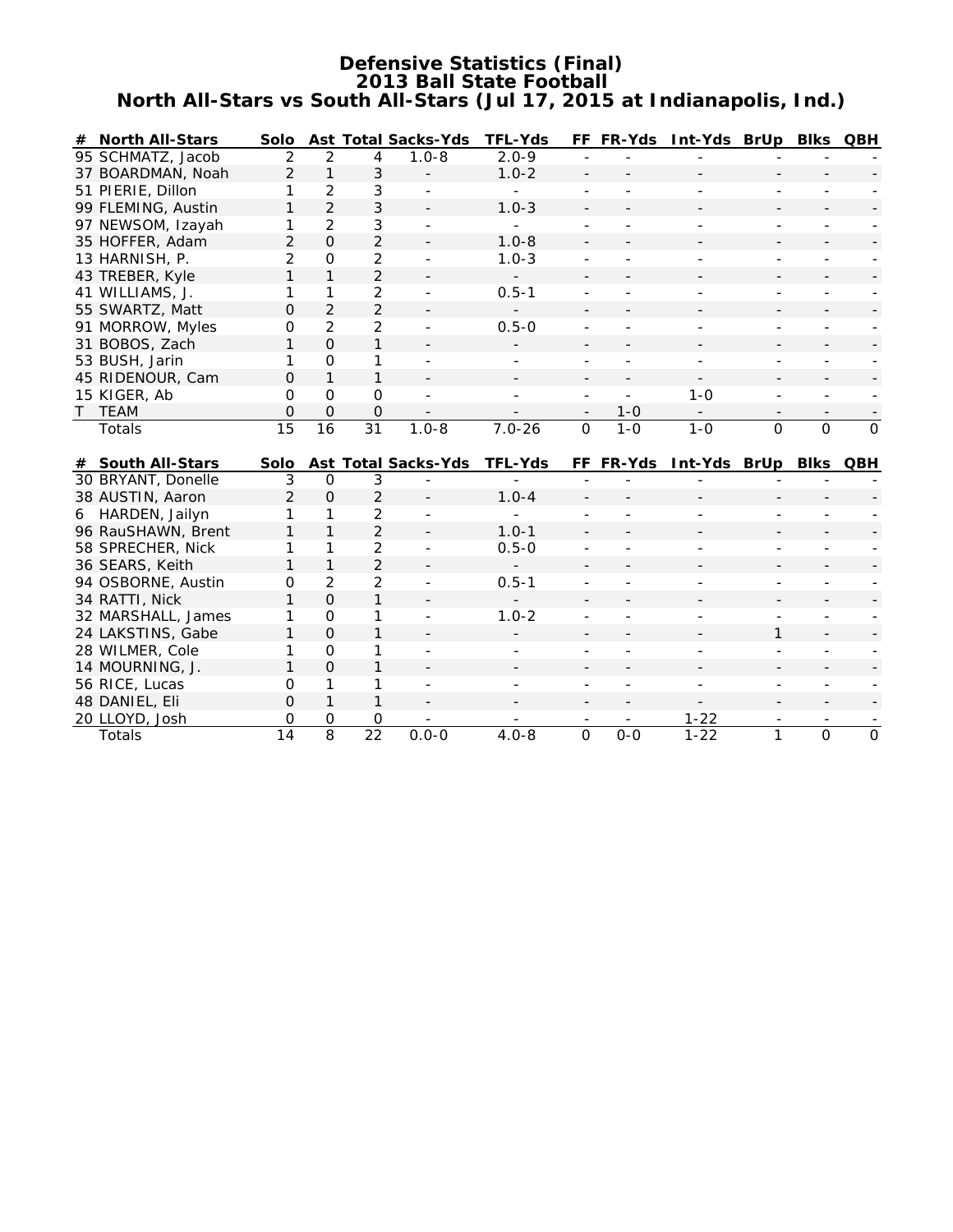# **Play-by-Play Summary (1st quarter) North All-Stars vs South All-Stars (Jul 17, 2015 at Indianapolis, Ind.)**

|                    | 1-10 South 25        | PLESAC, Matt kickoff 60 yards to the SOUTHO, touchback.<br>SOUTH ball on SOUTH20.                            |                |
|--------------------|----------------------|--------------------------------------------------------------------------------------------------------------|----------------|
|                    | 1-10 South 20        | STANCOMBE, B. rush for 5 yards to the SOUTH25 (NEWSOM, Izayah; SWARTZ, Matt).                                |                |
|                    | 2-5 South 25         | HIGGINS, Malik rush for 9 yards to the SOUTH34, fumble by HIGGINS, Malik recovered by                        |                |
|                    |                      | NORTH TEAM at SOUTH34.                                                                                       |                |
|                    |                      | 2 plays, 14 yards, 1:10                                                                                      |                |
|                    |                      | NORTH ALL-STARS drive start at 10:50.                                                                        |                |
| 1-10 South 34      |                      | ELMING, Blake rush for no gain to the SOUTH34.                                                               |                |
| 2-10 South 34      |                      | PALIGA, Jake pass complete to POINDEXTER, J. for 34 yards to the SOUTHO, 1ST DOWN NORTH,                     | <b>P1</b>      |
|                    |                      | TOUCHDOWN, clock 10:45.                                                                                      |                |
| 1-G                | South 03             | PLESAC, Matt kick attempt good.                                                                              |                |
|                    |                      | North All-Stars 7, South All-Stars 0                                                                         |                |
|                    |                      | 2 plays, 34 yards, 0:31                                                                                      |                |
|                    |                      | PLESAC, Matt kickoff 52 yards to the SOUTH8, TUCKER, Cardell return 13 yards to the                          |                |
|                    |                      | SOUTH21.                                                                                                     |                |
|                    |                      | SOUTH ALL-STARS drive start at 10:19.                                                                        |                |
|                    | 1-10 South 21        | TATE, Dorian rush for loss of 1 yard to the SOUTH20 (WILLIAMS, J.; MORROW, Myles).                           |                |
|                    | 2-11 South 20        | STANCOMBE, B. pass complete to GRABLE, Noah for 26 yards to the SOUTH46, 1ST DOWN SOUTH P1                   |                |
|                    |                      | (SCHMATZ, Jacob; BOARDMAN, Noah).                                                                            |                |
|                    | 1-10 South 46        | TATE, Dorian rush for 7 yards to the NORTH47 (HARNISH, P.).                                                  |                |
| $2 - 3$<br>$3 - 2$ | North 47<br>North 46 | TATE, Dorian rush for 1 yard to the NORTH46 (MORROW, Myles; PIERIE, Dillon).                                 |                |
| $4 - 1$            | North 45             | TATE, Dorian rush for 1 yard to the NORTH45 (BOBOS, Zach).                                                   | R <sub>2</sub> |
|                    | 1-10 North 41        | STANCOMBE, B. rush for 4 yards to the NORTH41, 1ST DOWN SOUTH (WILLIAMS, J.).                                |                |
|                    |                      | STANCOMBE, B. pass incomplete to GRABLE, Noah.                                                               |                |
|                    | 2-10 North 41        | TATE, Dorian rush for loss of 3 yards to the NORTH44 (HARNISH, P.).                                          |                |
|                    | 3-13 North 44        | STANCOMBE, B. pass complete to MEDARIS, Rashad for 6 yards to the NORTH38 (TREBER,<br>Kyle; PIERIE, Dillon). |                |
| $4 - 7$            | North 38             | STANCOMBE, B. pass complete to GRABLE, Noah for 16 yards to the NORTH22, 1ST DOWN SOUTH. P3                  |                |
|                    | 1-10 North 22        | TATE, Dorian rush for 2 yards to the NORTH20 (RIDENOUR, Cam; SCHMATZ, Jacob).                                |                |
| $2 - 8$            | North 20             | STANCOMBE, B. rush for 5 yards to the NORTH15, out-of-bounds, PENALTY NORTH personal foul                    | X4             |
|                    |                      | 12 yards to the NORTH8, 1ST DOWN SOUTH, NO PLAY.                                                             |                |
| $1 - G$            | North 08             | TATE, Dorian rush for 8 yards to the NORTHO, TOUCHDOWN, clock 03:13.                                         |                |
| $1-G$              | North 03             | JUSTUS, Logan kick attempt good.                                                                             |                |
|                    |                      | South All-Stars 7, North All-Stars 7                                                                         |                |
|                    |                      | 12 plays, 79 yards, 7:06                                                                                     |                |
|                    |                      | JUSTUS, Logan kickoff 60 yards to the NORTHO, touchback.                                                     |                |
|                    |                      | NORTH ALL-STARS drive start at 03:13.                                                                        |                |
| 1-10 North 25      |                      | POWERS, Keion rush for 22 yards to the NORTH47, 1ST DOWN NORTH, out-of-bounds.                               | R <sub>2</sub> |
| 1-10 North 47      |                      | PENALTY SOUTH personal foul 10 yards to the SOUTH43, 1ST DOWN NORTH.                                         | X3             |
| $1.10 \t C15.10$   |                      | $CDCOM$ leal much fan 2 werde to the COUTHIA (DATTL NGL)                                                     |                |

1-10 South 43 SPEGAL, Joel rush for 3 yards to the SOUTH40 (RATTI, Nick).

| 2-7 South 40 | PALIGA, Jake pass incomplete to JOHNSON, Jamie.<br><b>END OF 1st QUARTER: South All-Stars 7, North All-Stars 7</b> |
|--------------|--------------------------------------------------------------------------------------------------------------------|
|              |                                                                                                                    |

|                        |       | Time            |   |                | 1st Downs |       | <b>Conversions</b> |           |                  |                  |
|------------------------|-------|-----------------|---|----------------|-----------|-------|--------------------|-----------|------------------|------------------|
| <b>Quarter Summary</b> | Score | <b>Poss</b>     | R | P              |           | 3rd   | 4th                | Rushina   | Passing          | <b>Penalties</b> |
| North All-Stars        |       | 7 03:44 1 1 1 3 |   |                |           | റ-റ   | റ-റ                | $3 - 25$  | $1 - 2 - 0 - 34$ | $1 - 12$         |
| South All-Stars        |       | 08:16           |   | $\overline{2}$ |           | 4 0-2 | $2 - 2$            | $10 - 33$ | $3 - 4 - 0 - 48$ | $1 - 10$         |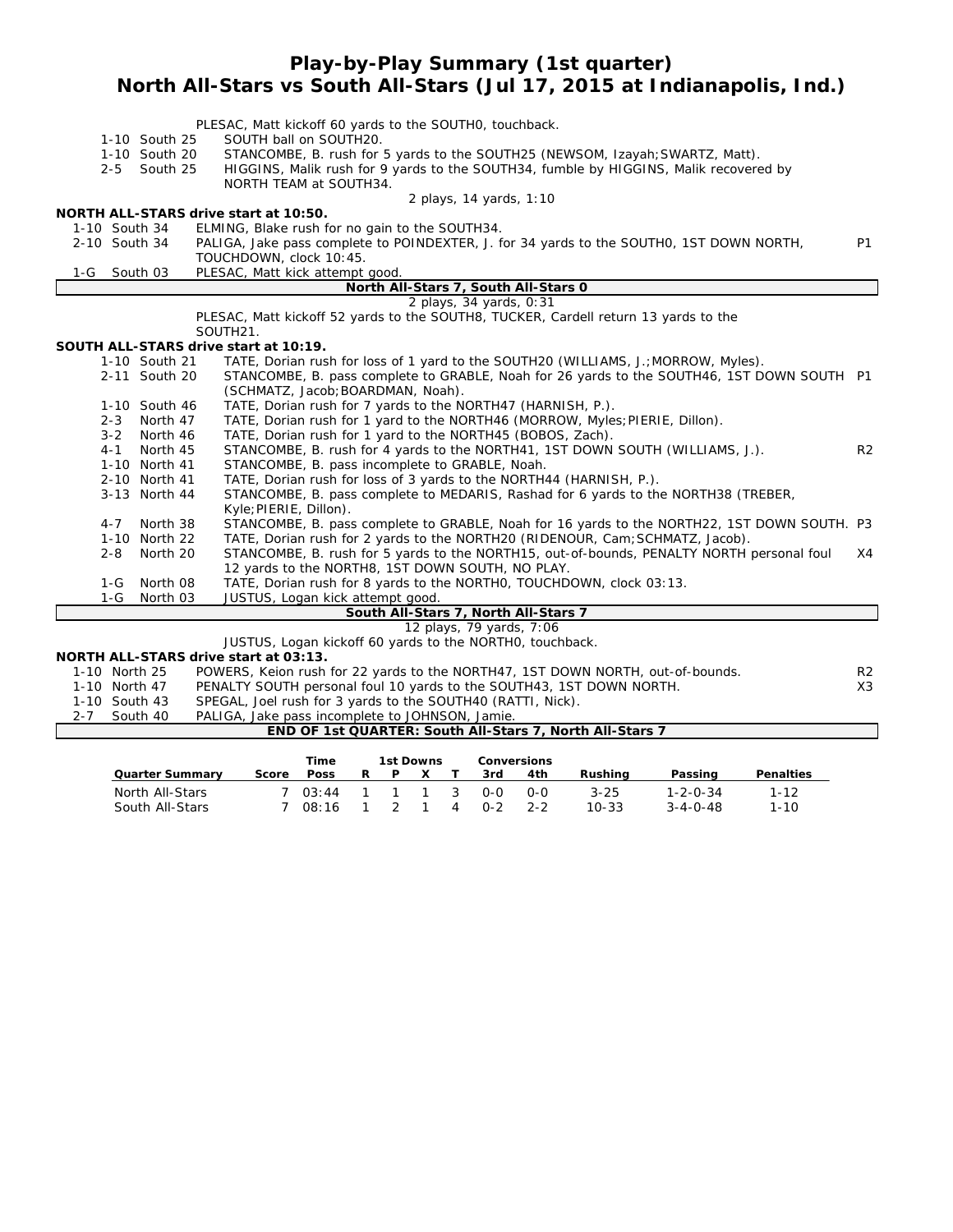# **Quickie Statistics (1st quarter only) North All-Stars vs South All-Stars (Jul 17, 2015 at Indianapolis, Ind.)**

|                                   | <b>NORTH</b> | <b>SOUTH</b> |
|-----------------------------------|--------------|--------------|
| Score                             | 7            |              |
| <b>FIRST DOWNS</b>                | 3            | 4            |
| <b>RUSHES-YARDS (NET)</b>         | $3 - 25$     | $10 - 33$    |
| <b>PASSING YDS (NET)</b>          | 34           | 48           |
| Passes Att-Comp-Int               | $2 - 1 - 0$  | $4 - 3 - 0$  |
| <b>TOTAL OFFENSE PLAYS-YARDS</b>  | $5 - 59$     | 14-81        |
| <b>Fumble Returns-Yards</b>       | $0 - 0$      | $0 - 0$      |
| Punt Returns-Yards                | $0 - 0$      | $0 - 0$      |
| Kickoff Returns-Yards             | 0-0          | $1 - 13$     |
| <b>Interception Returns-Yards</b> | $0 - 0$      | $0 - 0$      |
| Punts (Number-Avg)                | $0 - 0.0$    | $0 - 0.0$    |
| Fumbles-Lost                      | $0 - 0$      | $1 - 1$      |
| Penalties-Yards                   | 1-12         | $1 - 10$     |
| Possession Time                   | 03:44        | 08:16        |
| <b>Third-Down Conversions</b>     | $0$ of $0$   | $0$ of $2$   |
| <b>Fourth-Down Conversions</b>    | 0 of 0       | 2 of 2       |

### **North All-Stars South All-Stars**

| <b>Rushing</b>      | No. Gain Loss Net TD<br>Avg<br>La                               | Rushina                                       | No. Gain Loss Net TD<br>Avg<br>Lg               |
|---------------------|-----------------------------------------------------------------|-----------------------------------------------|-------------------------------------------------|
| POWERS, Keion       | 22<br>22 22.0<br>22<br>0<br>0                                   | TATE, Dorian                                  | 15<br>19<br>8<br>2.1<br>4                       |
| SPEGAL, Joel        | 3<br>0<br>3<br>$\mathbf 0$<br>3<br>3.0                          | STANCOMBE, B.                                 | 9<br>2<br>4.5<br>9<br>0<br>5<br>$\Omega$        |
| ELMING, Blake       | $\Omega$<br>$\Omega$<br>$\Omega$<br>$\Omega$<br>$\Omega$<br>0.0 | <b>HIGGINS, Malik</b>                         | $\Omega$<br>9<br>9<br>$\Omega$<br>9<br>9.0      |
| Passing             | <b>TD Long Sack</b><br>$C - A - I$<br>Yds:                      | Passing                                       | Ydsl<br>TD Long<br>Sack<br>$C - A - I$          |
| PALIGA, Jake        | $1 - 2 - 0$<br>34<br>34<br>0                                    | STANCOMBE, B.                                 | 48<br>26<br>$3 - 4 - 0$<br>$\Omega$<br>0        |
| Receiving           | No. Yards<br>TD<br>Long                                         | Receiving                                     | Yards<br>TD<br>No.<br>Long                      |
| POINDEXTER, J.      | 34<br>34                                                        | GRABLE, Noah                                  | 2<br>26<br>42<br>$\Omega$                       |
|                     |                                                                 | MEDARIS, Rashad                               | 0<br>6<br>6                                     |
| Punting             | Yds:<br>Avg Long In20<br>TB.<br>No.                             | <b>Punting</b>                                | Yds<br>Avg Long In20<br>TB.<br>No.              |
| <b>Punt Returns</b> | No. Yards<br>TD.<br>Long                                        | <b>Punt Returns</b>                           | No. Yards<br>TD.<br>Long                        |
| <b>Kick Returns</b> | No. Yards<br>TD<br>Long                                         | <b>Kick Returns</b><br><b>TUCKER, Cardell</b> | No. Yards<br>TD<br>Long<br>$\Omega$<br>13<br>13 |
| <b>Tackles</b>      | TFI<br>$IIA - A$ Total<br>Sacks                                 | Tackles                                       | TFI<br>Total<br>LIΔ-A<br>Sacks                  |

| TAUNICS        | 0A-A    | ι υται        | Jacha | .   |
|----------------|---------|---------------|-------|-----|
| HARNISH, P.    | $2 - 0$ |               | O.O   | 1.O |
| WILLIAMS, J.   | $1 - 1$ | -2.           | O.O   | 0.5 |
| SCHMATZ, Jacob | $0 - 2$ | $\mathcal{L}$ | O.O   | 0.0 |
| MORROW, Myles  | $0 - 2$ | $\mathcal{L}$ | O.O   | 0.5 |
|                |         |               |       |     |

| Punting                                       | No.          | Yds Avg Long In20       |              |      |     |
|-----------------------------------------------|--------------|-------------------------|--------------|------|-----|
| <b>Punt Returns</b>                           |              | No. Yards TD            |              | Long |     |
| <b>Kick Returns</b><br><b>TUCKER, Cardell</b> | $\mathbf{1}$ | No. Yards TD Long<br>13 | ∩            | 13   |     |
| <b>Tackles</b>                                |              | UA-A Total              | <b>Sacks</b> |      | TFL |
| RATTI, Nick                                   | 1- $\Omega$  | 1                       |              | റ റ  | റ റ |

| Time  | <b>Scoring Play</b>                                                                | $V-H$   |
|-------|------------------------------------------------------------------------------------|---------|
| 10:45 | NORTH - POINDEXTER, J. 34 yd pass from PALIGA, Jake (PLESAC, Matt kick), 2-34 0:31 | 7 - 0   |
|       | 03:13 SOUTH - TATE, Dorian 8 yd run (JUSTUS, Logan kick), 12-79 7:06               | $7 - 7$ |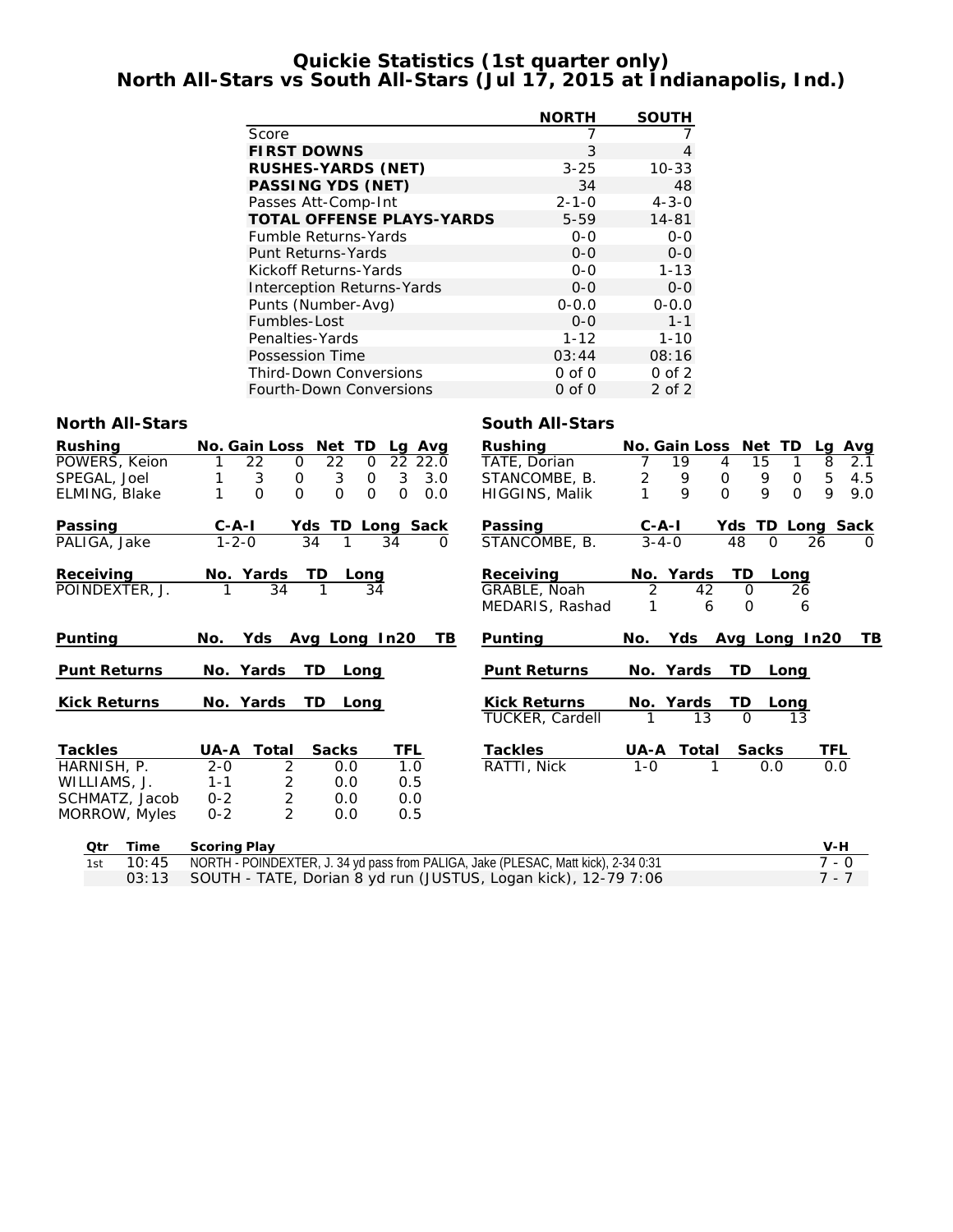# **Play-by-Play Summary (2nd quarter) North All-Stars vs South All-Stars (Jul 17, 2015 at Indianapolis, Ind.)**

| $3 - 7$ | South 40      |                                | Start of 2nd quarter, clock 12:00.                                                        |                |
|---------|---------------|--------------------------------|-------------------------------------------------------------------------------------------|----------------|
| $3 - 7$ | South 40      |                                | ELDRIDGE, J. pass complete to KRAL, Morgan for 15 yards to the SOUTH25, 1ST DOWN NORTH.   | P4             |
|         | 1-10 South 25 |                                | SPEGAL, Joel rush for 6 yards to the SOUTH19.                                             |                |
| $2 - 4$ | South 19      |                                | POWERS, Keion rush for 4 yards to the SOUTH15, 1ST DOWN NORTH (HARDEN, Jailyn; RauSHAWN,  | R <sub>5</sub> |
|         |               |                                | Brent).                                                                                   |                |
|         | 1-10 South 15 |                                | PALIGA, Jake pass complete to POINDEXTER, J. for 14 yards to the SOUTH1, 1ST DOWN NORTH.  | <b>P6</b>      |
| $1-G$   | South 01      |                                | SPEGAL, Joel rush for 1 yard to the SOUTHO, TOUCHDOWN, clock 09:36.                       |                |
| $1-G$   | South 03      |                                | PLESAC, Matt kick attempt good.                                                           |                |
|         |               |                                | North All-Stars 14, South All-Stars 7                                                     |                |
|         |               |                                | 8 plays, 75 yards, 5:37                                                                   |                |
|         |               |                                | PLESAC, Matt kickoff 60 yards to the SOUTHO, touchback.                                   |                |
|         |               |                                | SOUTH ALL-STARS drive start at 09:36.                                                     |                |
|         |               | 1-10 South 25                  | SOUTH ball on SOUTH20.                                                                    |                |
|         |               | 1-10 South 20                  | JANNEY, Tyler pass complete to MEDARIS, Rashad for 9 yards to the SOUTH29, out-of-bounds. |                |
|         | $2 - 1$       | South 29                       | JANNEY, Tyler pass incomplete to COLLINS, Sam.                                            |                |
|         | $3 - 1$       | South 29                       | JANNEY, Tyler rush for loss of 5 yards to the SOUTH24.                                    |                |
|         | 4-6           | South 24                       | BROCKELMAN, J. punt 34 yards to the NORTH42, downed.                                      |                |
|         |               |                                | 3 plays, 4 yards, 1:57                                                                    |                |
|         |               |                                | NORTH ALL-STARS drive start at 07:39.                                                     |                |
|         | 1-10 North 42 |                                | Timeout North All-Stars, clock 07:39.                                                     |                |
|         | 1-10 North 42 |                                | NORTH ball on SOUTH28.                                                                    |                |
|         | 1-10 South 28 |                                | MERSCH, Justin rush for 8 yards to the SOUTH20 (MOURNING, J.).                            |                |
| $2 - 2$ | South 20      |                                | PALIGA, Jake pass intercepted by LLOYD, Josh at the SOUTHO, LLOYD, Josh return 22 yards   |                |
|         |               |                                | to the SOUTH22.                                                                           |                |
|         |               |                                | 2 plays, 8 yards, 0:52                                                                    |                |
|         |               |                                | SOUTH ALL-STARS drive start at 06:47.                                                     |                |
|         |               | 1-10 South 22                  | TATE, Dorian rush for loss of 8 yards to the SOUTH14 (HOFFER, Adam).                      |                |
|         |               | 2-18 South 14                  | JANNEY, Tyler sacked for loss of 8 yards to the SOUTH6 (SCHMATZ, Jacob), PENALTY NORTH    |                |
|         |               |                                | holding declined.                                                                         |                |
|         |               | 3-26 South 06                  | STANCOMBE, B. rush for 1 yard to the SOUTH7 (PIERIE, Dillon).                             | X <sub>5</sub> |
|         |               | 4-25 South 07                  | PENALTY NORTH personal foul 15 yards to the SOUTH22, 1ST DOWN SOUTH.                      |                |
|         | $2 - 7$       | 1-10 South 22<br>South 25      | HIGGINS, Malik rush for 3 yards to the SOUTH25 (FLEMING, Austin; SWARTZ, Matt).           |                |
|         |               |                                | STANCOMBE, B. rush for 5 yards to the SOUTH30 (NEWSOM, Izayah; FLEMING, Austin).          |                |
|         | $3 - 2$       | South 30                       | HIGGINS, Malik rush for 6 yards to the SOUTH36, 1ST DOWN SOUTH (HOFFER, Adam).            | R <sub>6</sub> |
|         |               | 1-10 South 36                  | STANCOMBE, B. pass complete to MOURNING, J. for 6 yards to the SOUTH42, PENALTY SOUTH     |                |
|         |               |                                | holding 16 yards to the SOUTH20, NO PLAY.                                                 |                |
|         |               | 1-26 South 20<br>2-23 South 23 | STANCOMBE, B. rush for 3 yards to the SOUTH23 (TREBER, Kyle).                             |                |
|         |               |                                | STANCOMBE, B. pass incomplete.                                                            |                |
|         |               |                                | End of half, clock 00:00.                                                                 |                |

| 8 plays, 1 yard, 6:47                                     |  |
|-----------------------------------------------------------|--|
| END OF 2nd QUARTER: North All-Stars 14, South All-Stars 7 |  |

|                        |          | Time                |    | 1st Downs      |  |         | <b>Conversions</b> |          |                  |                  |
|------------------------|----------|---------------------|----|----------------|--|---------|--------------------|----------|------------------|------------------|
| <b>Quarter Summary</b> | Score    | <b>Poss</b>         | R. | P.             |  | 3rd     | 4th                | Rushina  | Passing          | <b>Penalties</b> |
| North All-Stars        |          | 7 03:16 1 2 0 3 1-1 |    |                |  |         | റ-റ                | $4 - 19$ | $2 - 3 - 1 - 29$ | $1 - 15$         |
| South All-Stars        | $\Omega$ | 08:44               |    | $\overline{0}$ |  | 1 2 1-3 | $O-O$              | $8-(-3)$ | $1 - 3 - 0 - 9$  | 1-16             |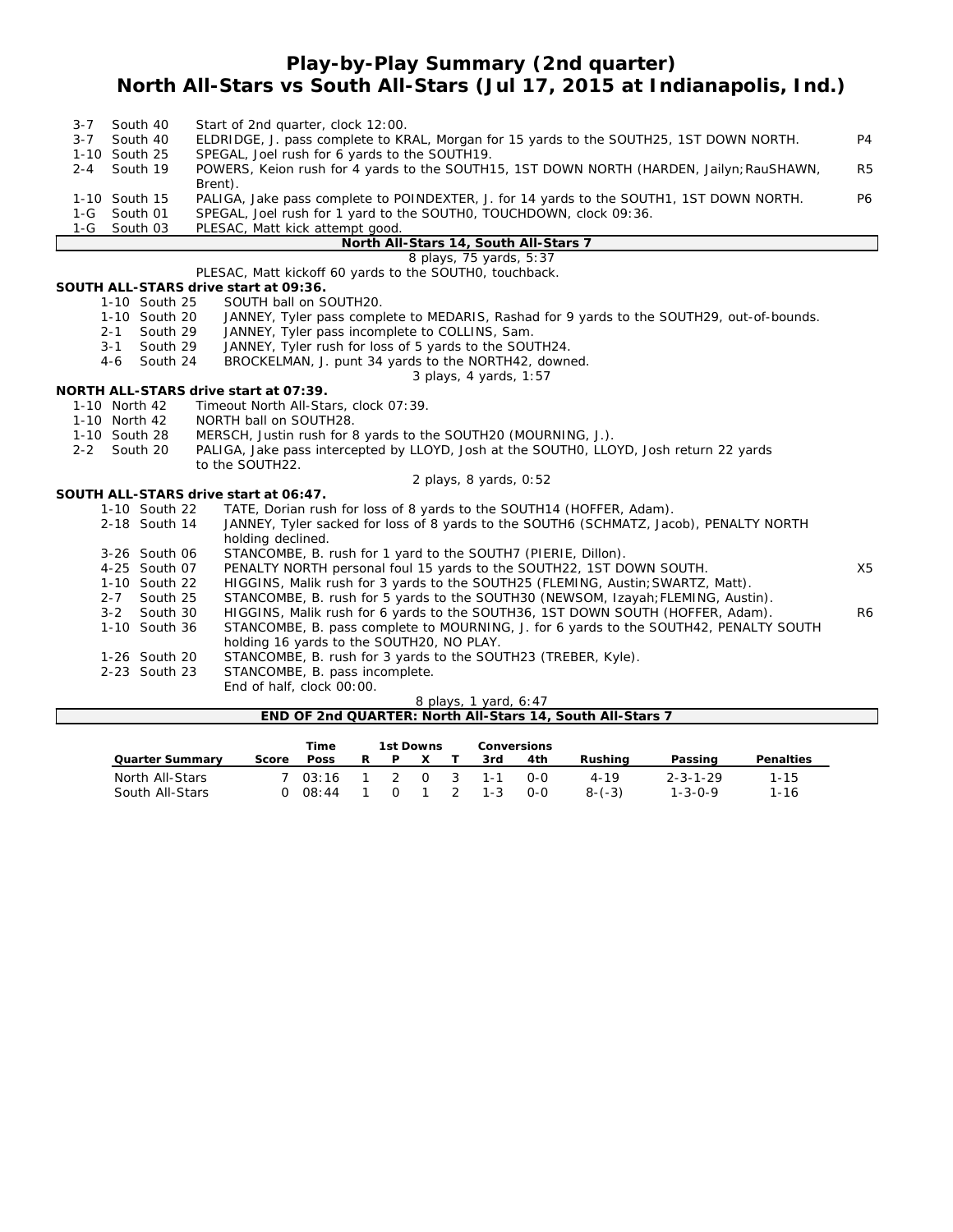# **Quickie Statistics (2nd quarter only) North All-Stars vs South All-Stars (Jul 17, 2015 at Indianapolis, Ind.)**

|                                   | <b>NORTH</b> | <b>SOUTH</b> |
|-----------------------------------|--------------|--------------|
| Score                             | 7            | O)           |
| <b>FIRST DOWNS</b>                | 3            | 2            |
| <b>RUSHES-YARDS (NET)</b>         | 4-19         | $8 - 3$      |
| <b>PASSING YDS (NET)</b>          | 29           | 9            |
| Passes Att-Comp-Int               | $3 - 2 - 1$  | $3 - 1 - 0$  |
| <b>TOTAL OFFENSE PLAYS-YARDS</b>  | $7 - 48$     | $11 - 6$     |
| <b>Fumble Returns-Yards</b>       | $0 - 0$      | $0 - 0$      |
| Punt Returns-Yards                | $0 - 0$      | $O-O$        |
| Kickoff Returns-Yards             | $0 - 0$      | $0 - 0$      |
| <b>Interception Returns-Yards</b> | $0 - 0$      | $1 - 22$     |
| Punts (Number-Avg)                | $0 - 0.0$    | $1 - 34.0$   |
| Fumbles-Lost                      | $0 - 0$      | $O-O$        |
| Penalties-Yards                   | $1 - 15$     | $1 - 16$     |
| Possession Time                   | 03:16        | 08:44        |
| <b>Third-Down Conversions</b>     | 1 of 1       | $1$ of $3$   |
| <b>Fourth-Down Conversions</b>    | $0$ of $0$   | $0$ of $0$   |

### **North All-Stars South All-Stars** South All-Stars

| <b>Rushing</b>      | No. Gain Loss Net TD<br>Lg Avg                                                     | <b>Rushing</b>        |                |              | No. Gain Loss Net TD | Lg Avg                         |
|---------------------|------------------------------------------------------------------------------------|-----------------------|----------------|--------------|----------------------|--------------------------------|
| MERSCH, Justin      | 8<br>8<br>8<br>$\Omega$<br>$\Omega$<br>8.0                                         | <b>HIGGINS, Malik</b> | 2              | 9            | 9<br>$\Omega$        | $\Omega$<br>6<br>4.5           |
| SPEGAL, Joel        | 7<br>7<br>6<br>3.5<br>$\mathbf 0$<br>2<br>1                                        | STANCOMBE, B.         | 3              | 9            | 0<br>9               | 5<br>3.0<br>0                  |
| POWERS, Keion       | 1<br>4<br>$\Omega$<br>4<br>$\Omega$<br>4<br>4.0                                    | TATE, Dorian          | 1              | $\mathbf{O}$ | 8<br>-8              | $\Omega$<br>$\Omega$<br>$-8.0$ |
|                     |                                                                                    | JANNEY, Tyler         | $\overline{2}$ | $\Omega$     | 13<br>$-13$          | $\Omega$<br>$-6.5$<br>$\Omega$ |
| Passing             | TD Long Sack<br>$C-A-I$<br>Yds                                                     | Passing               | $C-A-I$        |              |                      | Yds TD Long Sack               |
| PALIGA, Jake        | $1 - 2 - 1$<br>$\mathsf{O}$<br>14<br>14<br>0                                       | JANNEY, Tyler         |                | $1 - 2 - 0$  | 9<br>$\Omega$        | 9                              |
| ELDRIDGE, J.        | 15<br>15<br>$\Omega$<br>$1 - 1 - 0$<br>$\Omega$                                    | STANCOMBE, B.         |                | $0 - 1 - 0$  | $\Omega$<br>$\Omega$ | $\Omega$<br>$\Omega$           |
| Receiving           | No. Yards<br>TD<br>Long                                                            | Receiving             |                | No. Yards    | TD                   | Long                           |
| KRAL, Morgan        | $\Omega$<br>1<br>15<br>15                                                          | MEDARIS, Rashad       | 1              | 9            | $\Omega$             |                                |
| POINDEXTER, J.      | 1<br>14<br>$\Omega$<br>14                                                          |                       |                |              |                      |                                |
| Punting             | TВ<br>No.<br>Yds<br>Avg Long In20                                                  | Punting               | No.            | Yds          | Avg Long In20        | TВ                             |
|                     |                                                                                    | BROCKELMAN, J.        | 1              | 34           | 34.0                 | $\Omega$<br>34<br>$\Omega$     |
| <b>Punt Returns</b> | No. Yards<br>TD.<br>Long                                                           | <b>Punt Returns</b>   |                | No. Yards    | TD.                  | Long                           |
| <b>Kick Returns</b> | No. Yards<br>TD Long                                                               | <b>Kick Returns</b>   |                | No. Yards    | TD Long              |                                |
| <b>Tackles</b>      | <b>Sacks</b><br>UA-A Total<br><b>TFL</b>                                           | <b>Tackles</b>        | UA-A           | Total        | <b>Sacks</b>         | TFL                            |
| HOFFER, Adam        | $\overline{2}$<br>1.0<br>$2 - 0$<br>0.0                                            | MOURNING, J.          | $1 - 0$        |              | 0.0                  | 0.0                            |
| FLEMING, Austin     | $\overline{2}$<br>$0 - 2$<br>0.0<br>0.0                                            | RauSHAWN, Brent       | $0 - 1$        |              | 0.0                  | 0.0                            |
| PIERIE, Dillon      | 1<br>0.0<br>$1 - 0$<br>0.0                                                         | HARDEN, Jailyn        | $0 - 1$        | 1            | 0.0                  | 0.0                            |
| SCHMATZ, Jacob      | 1<br>$1 - 0$<br>1.0<br>1.0                                                         |                       |                |              |                      |                                |
| Time<br>Qtr         | <b>Scoring Play</b>                                                                |                       |                |              |                      | $V-H$                          |
| 10:45<br>1st        | NORTH - POINDEXTER, J. 34 yd pass from PALIGA, Jake (PLESAC, Matt kick), 2-34 0:31 |                       |                |              |                      | $7 - 0$                        |
| 03:13               | SOUTH - TATE, Dorian 8 yd run (JUSTUS, Logan kick), 12-79 7:06                     |                       |                |              |                      | $7 - 7$                        |

2nd 09:36 NORTH - SPEGAL, Joel 1 yd run (PLESAC, Matt kick), 8-75 5:37 7 - 0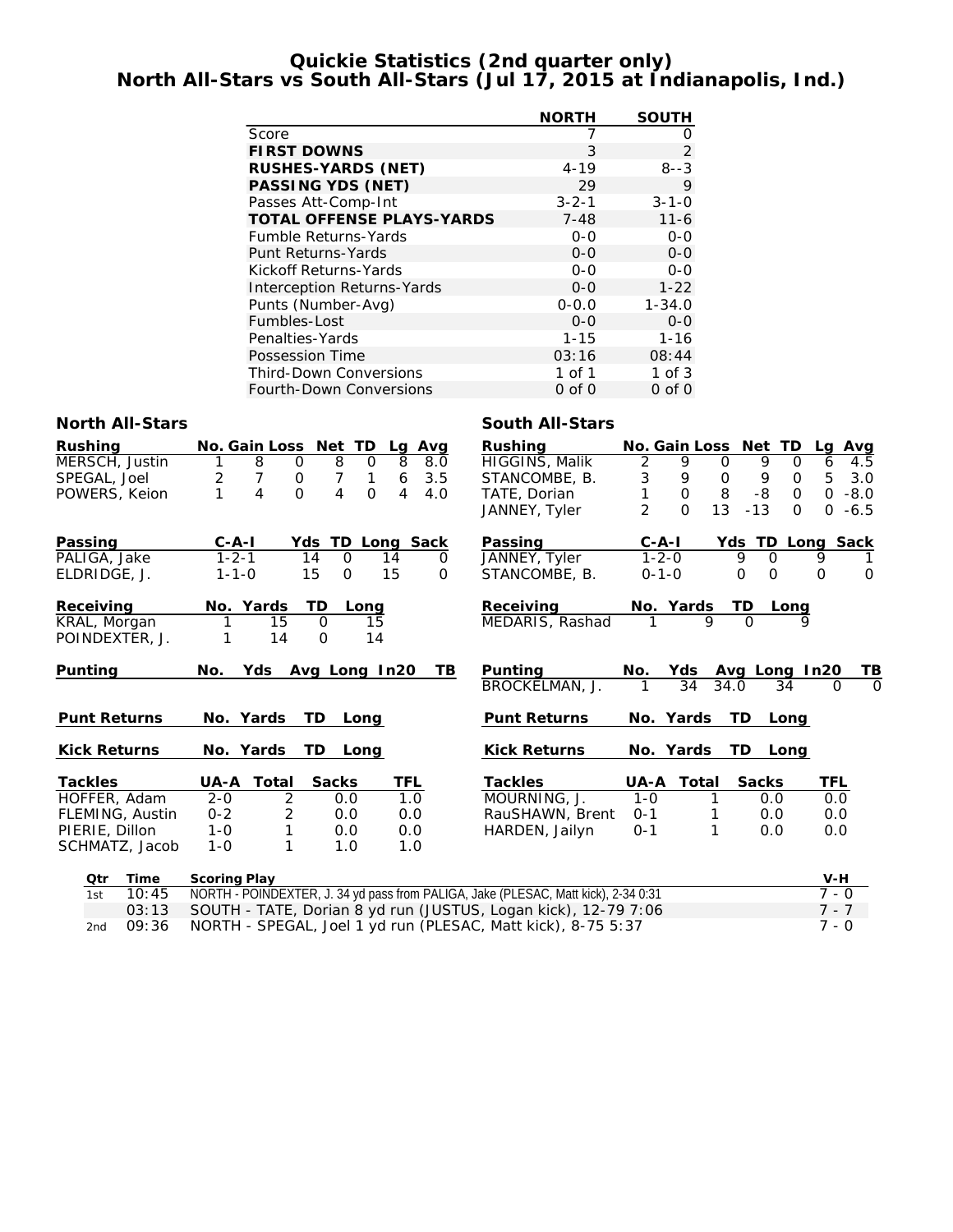# **Play-by-Play Summary (3rd quarter) North All-Stars vs South All-Stars (Jul 17, 2015 at Indianapolis, Ind.)**

|                     | Start of 3rd quarter, clock 12:00.                                                                               |                 |
|---------------------|------------------------------------------------------------------------------------------------------------------|-----------------|
|                     | JUSTUS, Logan kickoff 77 yards to the NORTHO, touchback.                                                         |                 |
|                     | NORTH ALL-STARS drive start at 12:00.                                                                            |                 |
| 1-10 North 25       | NORTH ball on NORTH20.                                                                                           |                 |
| 1-10 North 20       | FOX, Parker rush for 6 yards to the NORTH26 (AUSTIN, Aaron).                                                     |                 |
| $2 - 4$<br>North 26 | ELMING, Blake rush for 1 yard to the NORTH27.                                                                    |                 |
| $3 - 3$<br>North 27 | PENALTY SOUTH false start 5 yards to the NORTH32, 1ST DOWN NORTH.                                                | X7              |
| 1-10 North 32       | ELMING, Blake rush for loss of 4 yards to the NORTH28 (AUSTIN, Aaron).                                           |                 |
| 2-14 North 28       | PALIGA, Jake rush for 1 yard to the NORTH29, out-of-bounds, PENALTY SOUTH personal foul                          | X8              |
|                     | 16 yards to the NORTH44, 1ST DOWN NORTH, NO PLAY.                                                                |                 |
| 1-10 North 44       | FOX, Parker rush for 18 yards to the SOUTH38, 1ST DOWN NORTH, out-of-bounds.                                     | R <sub>9</sub>  |
| 1-10 South 38       | ELMING, Blake rush for 4 yards to the SOUTH34 (SEARS, Keith).                                                    |                 |
| South 34<br>$2 - 6$ | PALIGA, Jake pass incomplete to KRAL, Morgan.                                                                    |                 |
| South 34<br>$3 - 6$ | PALIGA, Jake pass complete to DICKEY, Jarrett for loss of 2 yards to the SOUTH36                                 |                 |
|                     | (MARSHALL, James).                                                                                               |                 |
| South 36<br>$4 - 8$ | PALIGA, Jake pass incomplete (LAKSTINS, Gabe).                                                                   |                 |
|                     | 8 plays, 44 yards, 6:11                                                                                          |                 |
|                     | SOUTH ALL-STARS drive start at 05:49.                                                                            |                 |
| 1-10 South 36       | STANCOMBE, B. rush for loss of 1 yard to the SOUTH35 (SCHMATZ, Jacob).                                           |                 |
| 2-11 South 35       | TATE, Dorian rush for no gain to the SOUTH35 (BUSH, Jarin).                                                      |                 |
| 3-11 South 35       | JANNEY, Tyler rush for 5 yards to the SOUTH40 (BOARDMAN, Noah), PENALTY SOUTH holding<br>declined.               |                 |
| South 40<br>4-6     | BROCKELMAN, J. punt 55 yards to the NORTH5, HOFFER, Adam return 0 yards to the NORTH5.<br>3 plays, 4 yards, 2:18 |                 |
|                     | <b>NORTH ALL-STARS drive start at 03:31.</b>                                                                     |                 |
| 1-10 North 05       | POWERS, Keion rush for 5 yards to the NORTH10 (DANIEL, Eli; SEARS, Keith).                                       |                 |
| $2 - 5$<br>North 10 | SPEGAL, Joel rush for loss of 1 yard to the NORTH9 (RauSHAWN, Brent).                                            |                 |
| North 09<br>$3 - 6$ | PALIGA, Jake pass complete to DICKEY, Jarrett for 17 yards to the NORTH26, 1ST DOWN NORTH                        | P <sub>10</sub> |
|                     | (HARDEN, Jailyn).                                                                                                |                 |
| 1-10 North 26       | SPEGAL, Joel rush for 2 yards to the NORTH28 (BRYANT, Donelle).                                                  |                 |
| $2 - 8$<br>North 28 | SPEGAL, Joel rush for no gain to the NORTH28 (BRYANT, Donelle).                                                  |                 |
| $3 - 8$<br>North 28 | PALIGA, Jake pass complete to KRAL, Morgan for 29 yards to the SOUTH43, 1ST DOWN NORTH                           | P11             |
|                     | (LAKSTINS, Gabe).                                                                                                |                 |
|                     | END OF 3rd QUARTER: North All-Stars 14, South All-Stars 7                                                        |                 |
|                     |                                                                                                                  |                 |
|                     | <b>Time</b><br><b>1st Downs</b><br><b>Conversions</b>                                                            |                 |

|                        |       | <b>i</b> ime    |  | TST DOWNS |     | Conversions |          |                  |                  |
|------------------------|-------|-----------------|--|-----------|-----|-------------|----------|------------------|------------------|
| <b>Quarter Summary</b> | Score | Poss            |  |           | 3rd | 4th         | Rushina  | Passing          | <b>Penalties</b> |
| North All-Stars        |       | 0.09.42         |  | - 25      | ∩-1 | ∩-ീ         | $9 - 31$ | $3 - 5 - 0 - 44$ | 0-0              |
| South All-Stars        |       | $0 \quad 02:18$ |  |           | 0-1 |             | 3-4      | 0-0-0-0          | $2 - 21$         |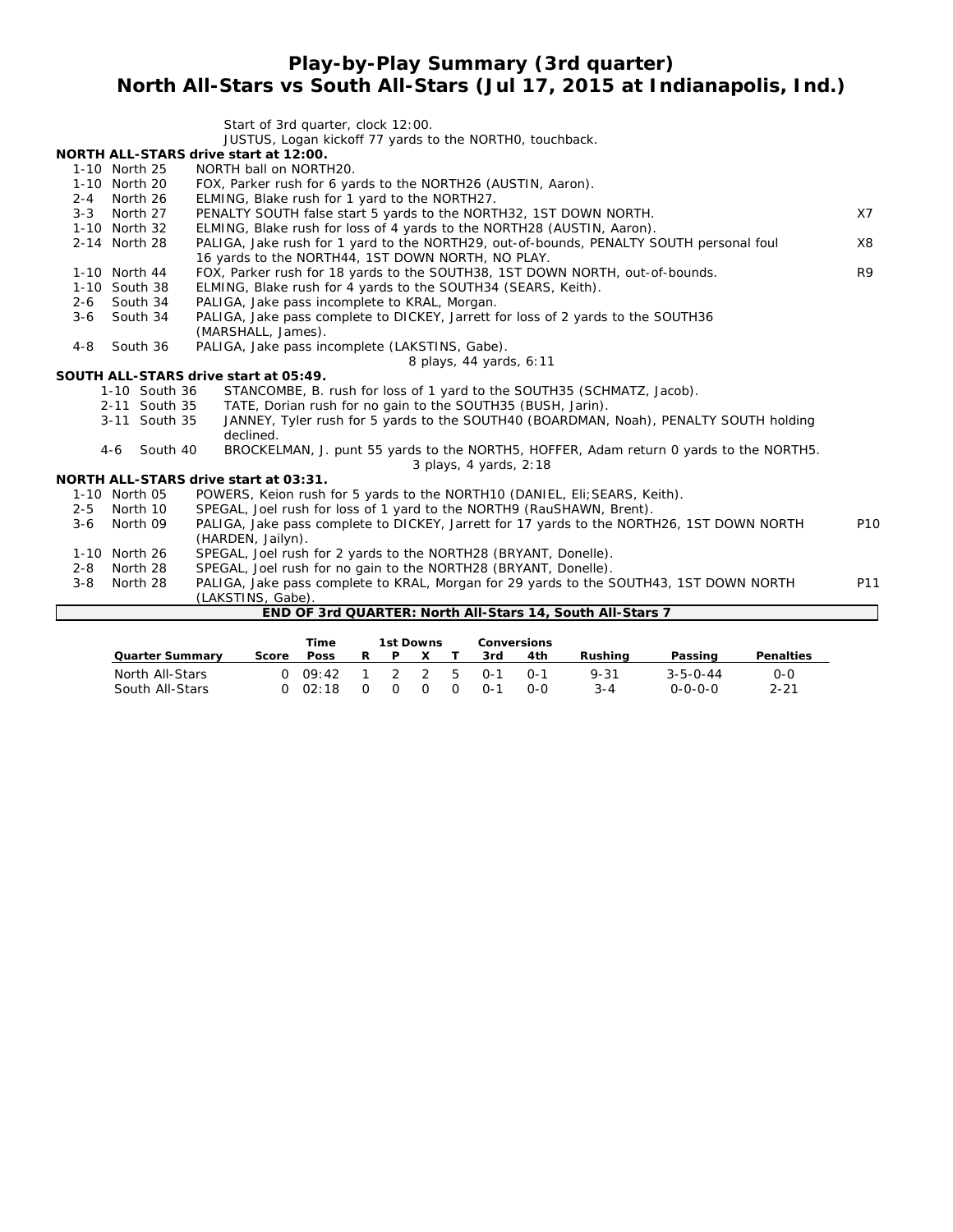# **Quickie Statistics (3rd quarter only) North All-Stars vs South All-Stars (Jul 17, 2015 at Indianapolis, Ind.)**

|                                   | <b>NORTH</b> | <b>SOUTH</b> |
|-----------------------------------|--------------|--------------|
| Score                             | Ω            | 0            |
| <b>FIRST DOWNS</b>                | 5            | Ω            |
| <b>RUSHES-YARDS (NET)</b>         | $9 - 31$     | $3 - 4$      |
| PASSING YDS (NET)                 | 44           | $\Omega$     |
| Passes Att-Comp-Int               | $5 - 3 - 0$  | $0 - 0 - 0$  |
| <b>TOTAL OFFENSE PLAYS-YARDS</b>  | $14 - 75$    | $3 - 4$      |
| <b>Fumble Returns-Yards</b>       | $0 - 0$      | $0 - 0$      |
| Punt Returns-Yards                | $1 - 0$      | $0 - 0$      |
| Kickoff Returns-Yards             | $0 - 0$      | $0 - 0$      |
| <b>Interception Returns-Yards</b> | $0 - 0$      | $0 - 0$      |
| Punts (Number-Avg)                | $0 - 0.0$    | $1 - 55.0$   |
| Fumbles-Lost                      | $0 - 0$      | $0 - 0$      |
| Penalties-Yards                   | $0 - 0$      | $2 - 21$     |
| Possession Time                   | 09:42        | 02:18        |
| <b>Third-Down Conversions</b>     | $2$ of $3$   | $0$ of 1     |
| <b>Fourth-Down Conversions</b>    | 0 of 1       | $0$ of $0$   |

### **North All-Stars South All-Stars**

| <b>Rushing</b>      | No. Gain Loss Net TD      | Lg Avg                                    | <b>Rushing</b>                                                                     |             |                | No. Gain Loss Net TD | Avg<br>Lg          |
|---------------------|---------------------------|-------------------------------------------|------------------------------------------------------------------------------------|-------------|----------------|----------------------|--------------------|
| FOX, Parker         | 24<br>2<br>0              | 24<br>18<br>$\Omega$<br>12.0              | JANNEY, Tyler                                                                      |             | 5<br>$\Omega$  | 5<br>$\Omega$        | 5<br>5.0           |
| POWERS, Keion       | 5<br>1<br>0               | 5<br>5<br>5.0<br>0                        | TATE, Dorian                                                                       |             | 0<br>0         | 0<br>$\mathbf 0$     | $\mathbf 0$<br>0.0 |
| SPEGAL, Joel        | $\overline{2}$<br>3<br>1  | 1<br>$\overline{2}$<br>$\mathbf 0$<br>0.3 | STANCOMBE, B.                                                                      |             | 1<br>$\Omega$  | $-1$<br>$\Omega$     | $\Omega$<br>$-1.0$ |
| ELMING, Blake       | 5<br>3<br>4               | 1<br>4<br>$\Omega$<br>0.3                 |                                                                                    |             |                |                      |                    |
| Passing             | $C - A - I$<br>Yds        | TD Long Sack                              | Passing                                                                            | $C - A - I$ |                | Yds TD Long Sack     |                    |
| PALIGA, Jake        | $3 - 5 - 0$<br>44         | $\Omega$<br>29<br>0                       |                                                                                    |             |                |                      |                    |
| Receiving           | No. Yards<br>TD           | Long                                      | Receiving                                                                          | No. Yards   |                | TD Long              |                    |
| DICKEY, Jarrett     | 2<br>$\Omega$<br>15       | 17                                        |                                                                                    |             |                |                      |                    |
| KRAL, Morgan        | 29<br>O                   | 29                                        |                                                                                    |             |                |                      |                    |
| Punting             | No.                       | <b>TB</b><br>Yds Avg Long In20            | <b>Punting</b>                                                                     | No.         | Yds            | Avg Long In20        | ΤВ                 |
|                     |                           |                                           | BROCKELMAN, J.                                                                     | 1           | 55<br>55.0     | 55                   | $\Omega$           |
| <b>Punt Returns</b> | No. Yards<br>TD.          | Long                                      | <b>Punt Returns</b>                                                                | No. Yards   |                | TD -<br>Long         |                    |
| HOFFER, Adam        | $\Omega$<br>1<br>$\Omega$ | O                                         |                                                                                    |             |                |                      |                    |
| <b>Kick Returns</b> | No. Yards                 | TD Long                                   | <b>Kick Returns</b>                                                                | No. Yards   |                | TD Long              |                    |
| <b>Tackles</b>      | <b>UA-A Total</b>         | <b>Sacks</b><br>TFL                       | <b>Tackles</b>                                                                     | UA-A        | Total          | <b>Sacks</b>         | TFL                |
| BOARDMAN, Noah      | $1 - 0$<br>1              | 0.0<br>0.0                                | <b>BRYANT, Donelle</b>                                                             | $2 - 0$     | 2              | 0.0                  | 0.0                |
| BUSH, Jarin         | $1 - 0$<br>1              | 0.0<br>0.0                                | AUSTIN, Aaron                                                                      | $2 - 0$     | 2              | 0.0                  | 1.0                |
| SCHMATZ, Jacob      | 1<br>$1 - 0$              | 1.0<br>0.0                                | SEARS, Keith                                                                       | $1 - 1$     | $\overline{2}$ | 0.0                  | 0.0                |
|                     |                           |                                           | MARSHALL, Jame                                                                     | $1 - 0$     | 1              | 0.0                  | 1.0                |
| Time<br>Qtr         | <b>Scoring Play</b>       |                                           |                                                                                    |             |                |                      | V-H                |
| 10:45<br>1st        |                           |                                           | NORTH - POINDEXTER, J. 34 yd pass from PALIGA, Jake (PLESAC, Matt kick), 2-34 0:31 |             |                |                      | $7 - 0$            |
| 03:13               |                           |                                           | SOUTH - TATE, Dorian 8 yd run (JUSTUS, Logan kick), 12-79 7:06                     |             |                |                      | $7 - 7$            |
| 09:36<br>2nd        |                           |                                           | NORTH - SPEGAL, Joel 1 yd run (PLESAC, Matt kick), 8-75 5:37                       |             |                |                      | $14 - 7$           |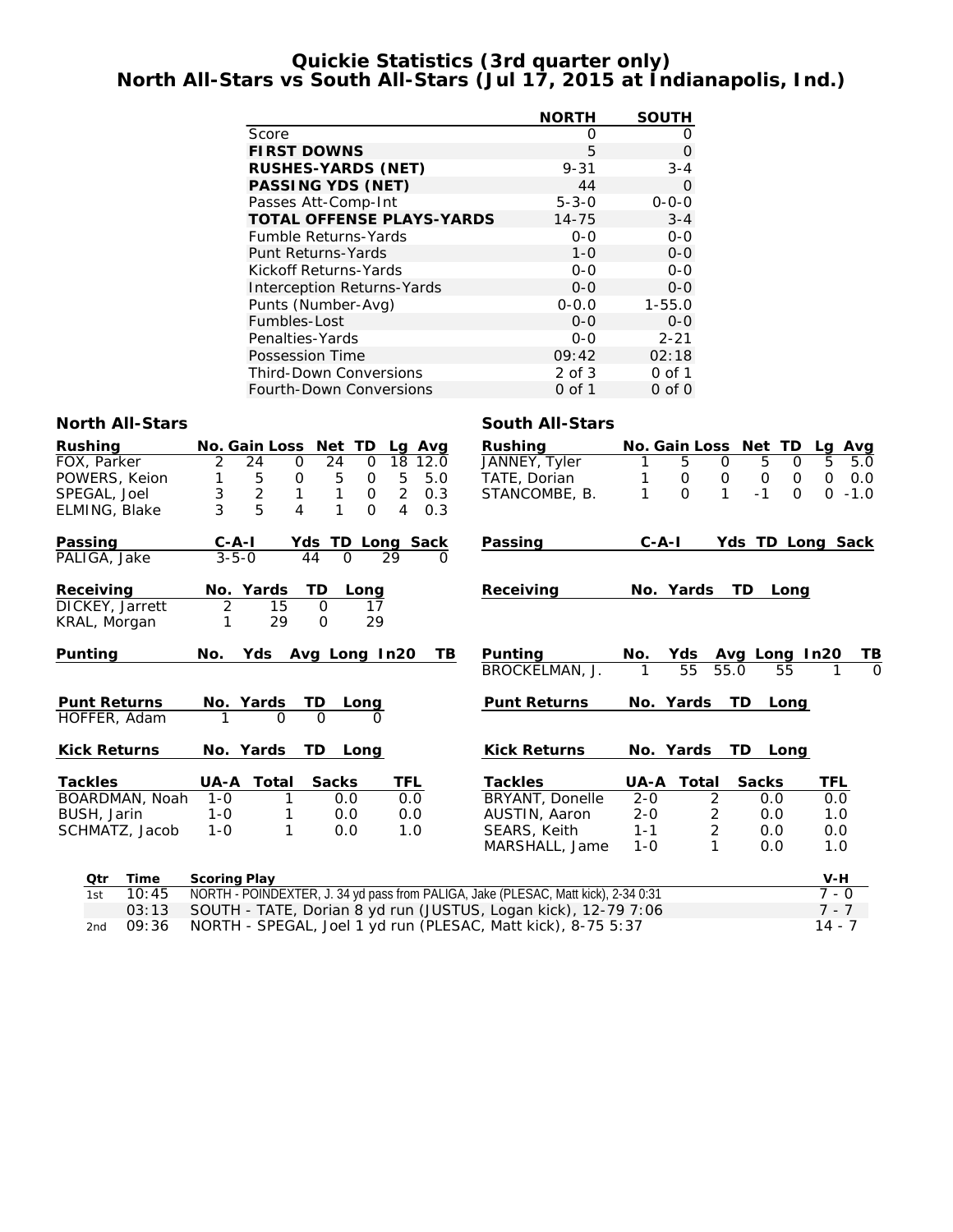# **Play-by-Play Summary (4th quarter) North All-Stars vs South All-Stars (Jul 17, 2015 at Indianapolis, Ind.)**

- 1-10 South 43 Start of 4th quarter, clock 12:00.
- 1-10 South 43 PALIGA, Jake pass incomplete.
- 2-10 South 43 PALIGA, Jake pass incomplete to DAVIS, Antwan.<br>3-10 South 43 Timeout North All-Stars, clock 10:20.
- Timeout North All-Stars, clock 10:20.
- 3-10 South 43 PALIGA, Jake pass incomplete.

4-10 South 43 BOWLING, Leland punt 33 yards to the SOUTH10, out-of-bounds.

*9 plays, 52 yards, 5:57*

#### **SOUTH ALL-STARS drive start at 09:34.**

- 1-10 South 10 JANNEY, Tyler rush for loss of 5 yards to the SOUTH5.
- 2-15 South 05 JANNEY, Tyler pass incomplete.
- 3-15 South 05 HIGGINS, Malik rush for loss of 3 yards to the SOUTH2 (FLEMING, Austin).
- 4-18 South 02 BROCKELMAN, J. punt 38 yards to the SOUTH40, POINDEXTER, J. return 35 yards to the SOUTH5.
- *3 plays, minus 8 yards, 2:16*

### **NORTH ALL-STARS drive start at 07:18.**

|  | 1-G South 05 |  | POWERS, Keion rush for 5 vards to the SOUTHO, TOUCHDOWN, clock 07:14. |  |  |  |  |
|--|--------------|--|-----------------------------------------------------------------------|--|--|--|--|
|--|--------------|--|-----------------------------------------------------------------------|--|--|--|--|

1-G South 03 PLESAC, Matt kick attempt failed

#### **North All-Stars 20, South All-Stars 7**

*1 play, 5 yards, 0:04*

PLESAC, Matt kickoff 60 yards to the SOUTH0, touchback.

### **SOUTH ALL-STARS drive start at 07:14.**

- 1-10 South 25 JANNEY, Tyler pass incomplete.
	- 2-10 South 25 TATE, Dorian rush for loss of 2 yards to the SOUTH23 (BOARDMAN, Noah).
	- 3-12 South 23 STANCOMBE, B. pass complete to MEDARIS, Rashad for 9 yards to the SOUTH32, out-of-bounds.
	- 4-3 South 32 STANCOMBE, B. pass complete to MOURNING, J. for 7 yards to the SOUTH39, 1ST DOWN SOUTH. P7
	- 1-10 South 39 TATE, Dorian rush for 10 yards to the SOUTH49, 1ST DOWN SOUTH. R8
	- 1-10 South 49 STANCOMBE, B. pass intercepted by KIGER, Ab at the NORTH27, KIGER, Ab return 0 yards to the NORTH27, out-of-bounds.

#### *6 plays, 24 yards, 2:50*

#### **NORTH ALL-STARS drive start at 04:24.**

- 1-10 North 27 POWERS, Keion rush for 8 yards to the NORTH35 (BRYANT, Donelle).<br>2-2 North 35 ELMING, Blake rush for 4 yards to the NORTH39. 1ST DOWN NORTH
- ELMING, Blake rush for 4 yards to the NORTH39, 1ST DOWN NORTH (RICE, Lucas;OSBORNE, R12 Austin).
- 1-10 North 39 ELMING, Blake rush for 7 yards to the NORTH46 (WILMER, Cole).
- 2-3 North 46 POWERS, Keion rush for loss of 1 yard to the NORTH45 (OSBORNE, Austin;SPRECHER, Nick).
- 3-4 North 45 Timeout South All-Stars, clock 01:37.
- 3-4 North 45 POWERS, Keion rush for no gain to the NORTH45 (SPRECHER, Nick).<br>4-4 North 45 PALIGA, Jake pass incomplete.
- 4-4 North 45 PALIGA, Jake pass incomplete.

### *6 plays, 18 yards, 3:01*

### **SOUTH ALL-STARS drive start at 01:23.**

- 1-10 North 45 STANCOMBE, B. rush for no gain to the NORTH45 (NEWSOM, Izayah).
- 2-10 North 45 STANCOMBE, B. pass complete to HIGGINS, Malik for 12 yards to the NORTH33 (KIGER, Ab), PENALTY SOUTH holding 13 yards to the SOUTH42, NO PLAY.

End of game, clock 00:00.

#### *1 play, minus 13 yards, 1:23* **FINAL SCORE: North All-Stars 20, South All-Stars 7**

|                        |       | Time        |   | 1st Downs |     |                |            | Conversions |          |                  |                  |
|------------------------|-------|-------------|---|-----------|-----|----------------|------------|-------------|----------|------------------|------------------|
| <b>Quarter Summary</b> | Score | <b>Poss</b> | R | P         |     |                | 3rd        | 4th         | Rushina  | Passing          | <b>Penalties</b> |
| North All-Stars        |       | 605:31      |   | O.        | - 0 |                | $O - 2$    | $O-1$       | $6 - 23$ | $0 - 4 - 0 - 0$  | $0 - 0$          |
| South All-Stars        |       | 0.06:29     |   |           | - 0 | $\overline{2}$ | <u>ດ-2</u> |             | $5-0$    | $2 - 5 - 1 - 16$ | $1 - 13$         |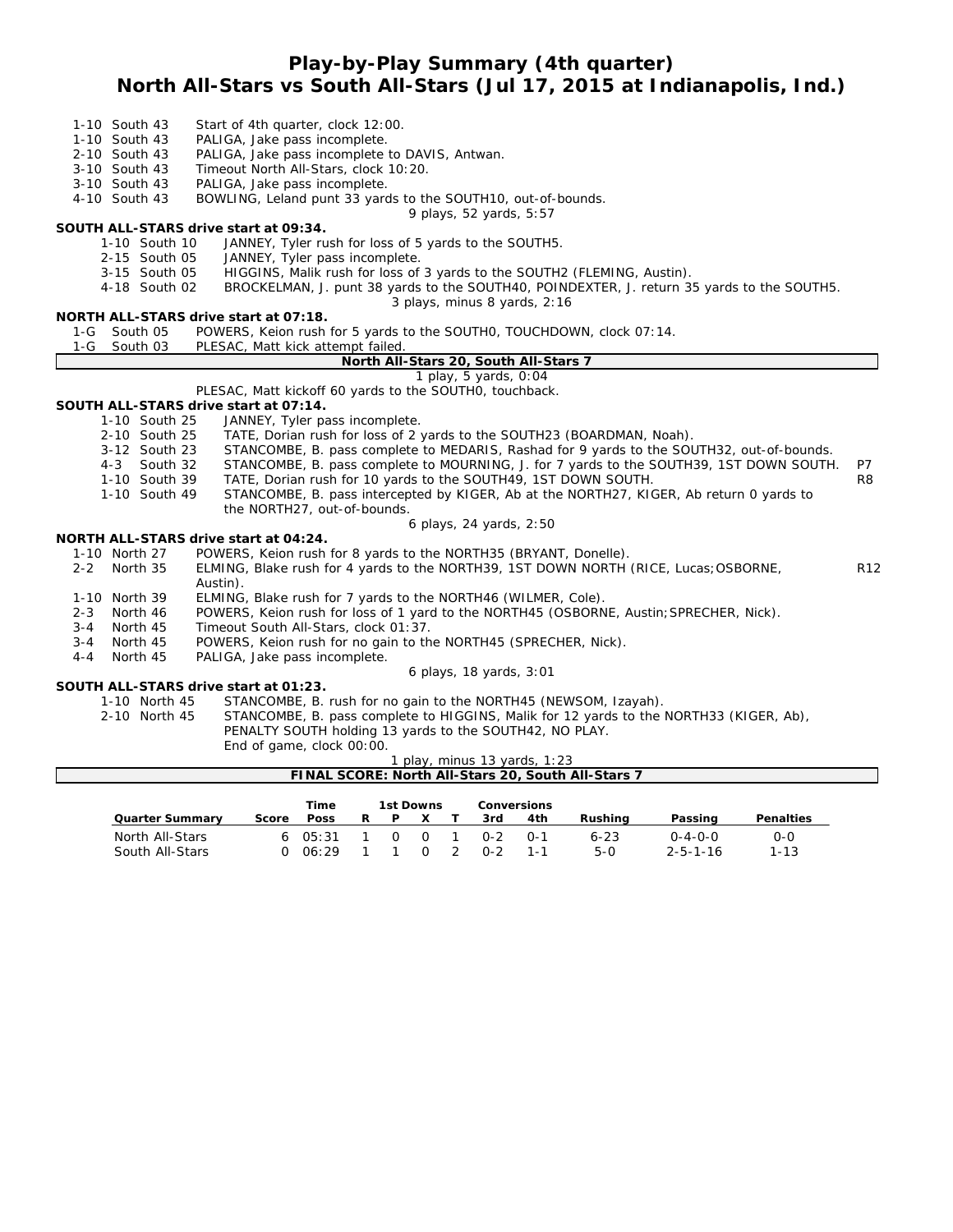# **Quickie Statistics (4th quarter only) North All-Stars vs South All-Stars (Jul 17, 2015 at Indianapolis, Ind.)**

|                                   | <b>NORTH</b> | <b>SOUTH</b> |
|-----------------------------------|--------------|--------------|
| Score                             | 6            | 0            |
| <b>FIRST DOWNS</b>                | 1            | 2            |
| <b>RUSHES-YARDS (NET)</b>         | $6 - 23$     | $5-0$        |
| <b>PASSING YDS (NET)</b>          | O            | 16           |
| Passes Att-Comp-Int               | $4 - 0 - 0$  | $5 - 2 - 1$  |
| <b>TOTAL OFFENSE PLAYS-YARDS</b>  | $10 - 23$    | $10 - 16$    |
| <b>Fumble Returns-Yards</b>       | $0 - 0$      | $0 - 0$      |
| Punt Returns-Yards                | $1 - 35$     | $0 - 0$      |
| Kickoff Returns-Yards             | $0 - 0$      | $0 - 0$      |
| <b>Interception Returns-Yards</b> | $1 - 0$      | $0 - 0$      |
| Punts (Number-Avg)                | $1 - 33.0$   | $1 - 38.0$   |
| Fumbles-Lost                      | $O - O$      | $0 - 0$      |
| Penalties-Yards                   | $0 - 0$      | $1 - 13$     |
| Possession Time                   | 05:31        | 06:29        |
| <b>Third-Down Conversions</b>     | $0$ of $2$   | $0$ of $2$   |
| <b>Fourth-Down Conversions</b>    | 0 of 1       | 1 of 1       |

### **North All-Stars South All-Stars**

| <b>Rushing</b><br>POWERS, Keion<br>ELMING, Blake | No. Gain Loss Net TD<br>13<br>4<br>2<br>11 | 12<br>1<br>$\mathbf{1}$<br>11<br>$\mathbf 0$<br>$\Omega$ | Lg Avg<br>8<br>3.0<br>7<br>5.5 | <b>Rushing</b><br>TATE, Dorian<br>STANCOMBE, B.<br><b>HIGGINS, Malik</b><br>JANNEY, Tyler | 2<br>1<br>1                | No. Gain Loss Net TD<br>10<br>2<br>$\mathbf 0$<br>0<br>3<br>$\mathsf{O}$<br>5<br>$\Omega$ | 8<br>$\mathbf 0$<br>$-3$<br>$-5$ | Lg Avg<br>10<br>$\Omega$<br>4.0<br>$\mathbf 0$<br>0.0<br>$\mathbf 0$<br>$0 -3.0$<br>$\mathbf 0$<br>$0 - 5.0$<br>$\Omega$ |          |
|--------------------------------------------------|--------------------------------------------|----------------------------------------------------------|--------------------------------|-------------------------------------------------------------------------------------------|----------------------------|-------------------------------------------------------------------------------------------|----------------------------------|--------------------------------------------------------------------------------------------------------------------------|----------|
| Passing                                          | $C - A - I$                                | Yds TD Long Sack                                         |                                | Passing                                                                                   | $C - A - I$                |                                                                                           |                                  | Yds TD Long Sack                                                                                                         |          |
| PALIGA, Jake                                     | $0 - 4 - 0$                                | $\Omega$<br>$\Omega$                                     | $\Omega$<br>∩                  | STANCOMBE, B.<br>JANNEY, Tyler                                                            | $2 - 3 - 1$<br>$0 - 2 - 0$ |                                                                                           | 16<br>$\Omega$<br>0<br>$\Omega$  | 9<br>$\Omega$<br>O<br>$\Omega$                                                                                           |          |
| Receiving                                        | No. Yards                                  | TD Long                                                  |                                | Receiving                                                                                 |                            | No. Yards                                                                                 | TD                               | Long                                                                                                                     |          |
|                                                  |                                            |                                                          |                                | MEDARIS, Rashad<br>MOURNING, J.                                                           | 1<br>1                     | 9<br>$\overline{7}$                                                                       | $\Omega$<br>$\Omega$             | 9<br>7                                                                                                                   |          |
| <b>Punting</b>                                   | No.<br>Yds                                 | Avg Long In20                                            | ΤВ                             | <b>Punting</b>                                                                            | No.                        | Yds                                                                                       | Avg Long In20                    | TB                                                                                                                       |          |
| BOWLING, Leland                                  | $\overline{33}$                            | 33.0<br>33                                               | $\Omega$                       | BROCKELMAN, J.                                                                            | 1                          | 38                                                                                        | 38.0<br>38                       | $\Omega$                                                                                                                 | $\Omega$ |
| <b>Punt Returns</b><br>POINDEXTER, J.            | No. Yards<br>35                            | <b>TD</b><br>Long<br>$\Omega$<br>35                      |                                | <b>Punt Returns</b>                                                                       |                            | No. Yards                                                                                 | TD Long                          |                                                                                                                          |          |
| <b>Kick Returns</b>                              | No. Yards                                  | TD<br>Long                                               |                                | <b>Kick Returns</b>                                                                       |                            | No. Yards                                                                                 | TD Long                          |                                                                                                                          |          |
| <b>Tackles</b>                                   | <b>UA-A Total</b>                          | <b>Sacks</b>                                             | <b>TFL</b>                     | <b>Tackles</b>                                                                            |                            | <b>UA-A Total</b>                                                                         | <b>Sacks</b>                     | <b>TFL</b>                                                                                                               |          |
| FLEMING, Austin                                  | $1 - 0$<br>1                               | 0.0                                                      | 1.0                            | SPRECHER, Nick                                                                            | $1 - 1$                    | 2                                                                                         | 0.0                              | 0.5                                                                                                                      |          |
| BOARDMAN, Noah                                   | $1 - 0$<br>1                               | 0.0                                                      | 1.0                            | OSBORNE, Austin                                                                           | $0 - 2$                    | $\overline{c}$                                                                            | 0.0                              | 0.5                                                                                                                      |          |
| NEWSOM, Izayah                                   | 1<br>$1 - 0$                               | 0.0                                                      | 0.0                            | WILMER, Cole                                                                              | $1 - 0$                    | 1                                                                                         | 0.0                              | 0.0                                                                                                                      |          |
|                                                  |                                            |                                                          |                                | BRYANT, Donelle                                                                           | $1 - 0$                    | 1                                                                                         | 0.0                              | 0.0                                                                                                                      |          |
| Otr<br>Time                                      | <b>Scoring Play</b>                        |                                                          |                                |                                                                                           |                            |                                                                                           |                                  | $V-H$                                                                                                                    |          |
| 10:45<br>1st                                     |                                            |                                                          |                                | NORTH - POINDEXTER, J. 34 yd pass from PALIGA, Jake (PLESAC, Matt kick), 2-34 0:31        |                            |                                                                                           |                                  | $\overline{7} - 0$                                                                                                       |          |
| 03:13                                            |                                            |                                                          |                                | SOUTH - TATE, Dorian 8 yd run (JUSTUS, Logan kick), 12-79 7:06                            |                            |                                                                                           |                                  | $7 - 7$                                                                                                                  |          |
| 09:36<br>2nd                                     |                                            |                                                          |                                | NORTH - SPEGAL, Joel 1 yd run (PLESAC, Matt kick), 8-75 5:37                              |                            |                                                                                           |                                  | $14 - 7$                                                                                                                 |          |

4th 07:14 NORTH - POWERS, Keion 5 yd run (PLESAC, Matt kick failed), 1-5 0:04 6 - 0